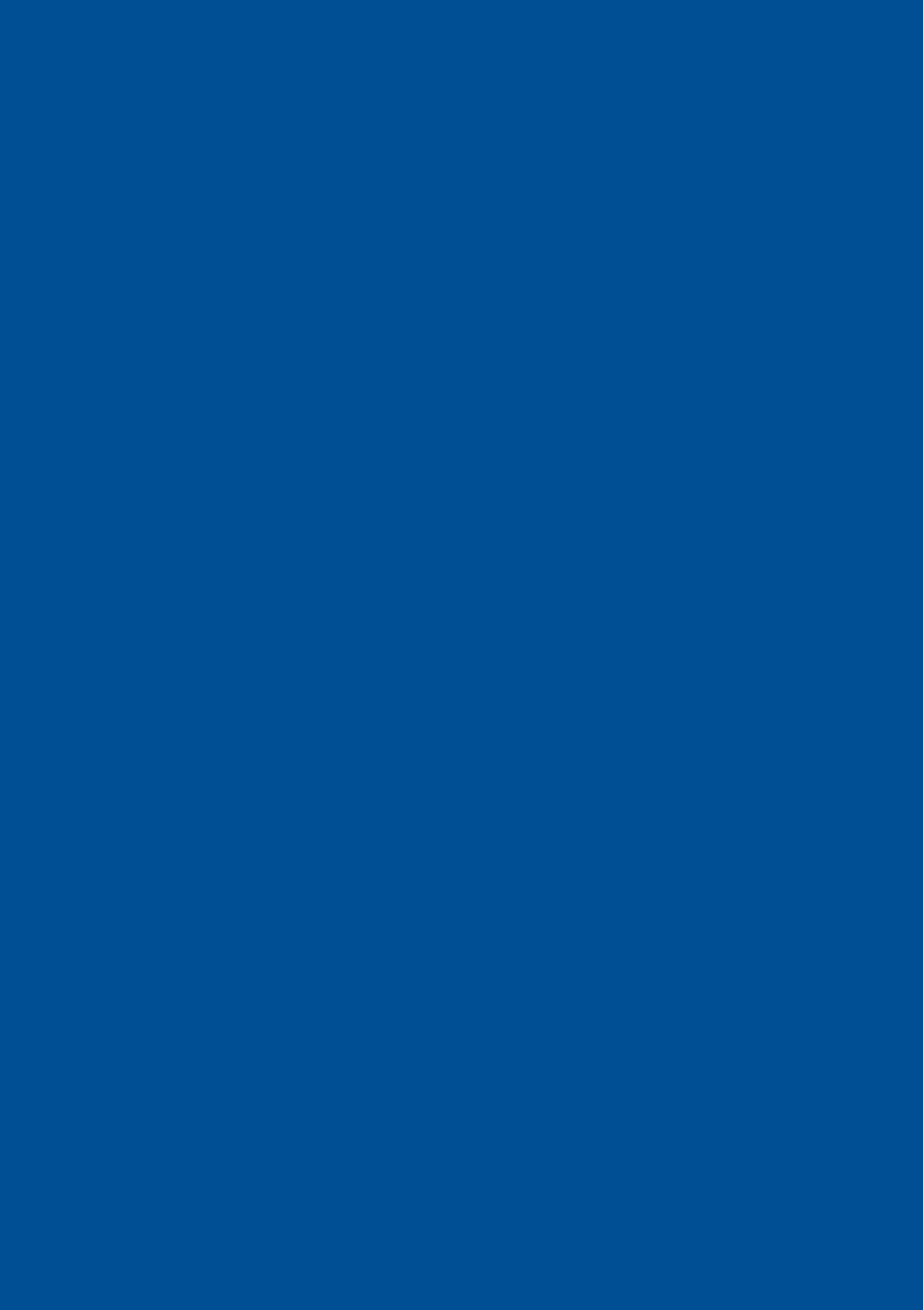### **Contents**

Important: Cover will only apply in respect of those sections which You have selected

| <b>Introduction - Your Policy</b><br><b>Definitions</b><br><b>Territorial Limits</b><br>Cover<br><b>Persons Insured</b><br><b>General Policy Conditions</b>                |
|----------------------------------------------------------------------------------------------------------------------------------------------------------------------------|
| <b>Third Party Insurance</b><br><b>Exceptions to Section 1</b>                                                                                                             |
| Loss or Damage to Your Car by Fire or Theft<br><b>Excess Applicable</b>                                                                                                    |
| <b>Accidental Damage to Your Car</b><br><b>Excesses Applicable</b><br><b>Exceptions to Sections 2 and 3</b>                                                                |
| <b>Standard Benefits</b>                                                                                                                                                   |
| Cars used for Hire and Reward - Taxi policies only                                                                                                                         |
| <b>Policy Endorsements</b><br><b>General Exceptions</b><br><b>Claims Procedure</b><br>Allianz Accident, Fire and Theft Emergency Assistance<br><b>Consumer Information</b> |
|                                                                                                                                                                            |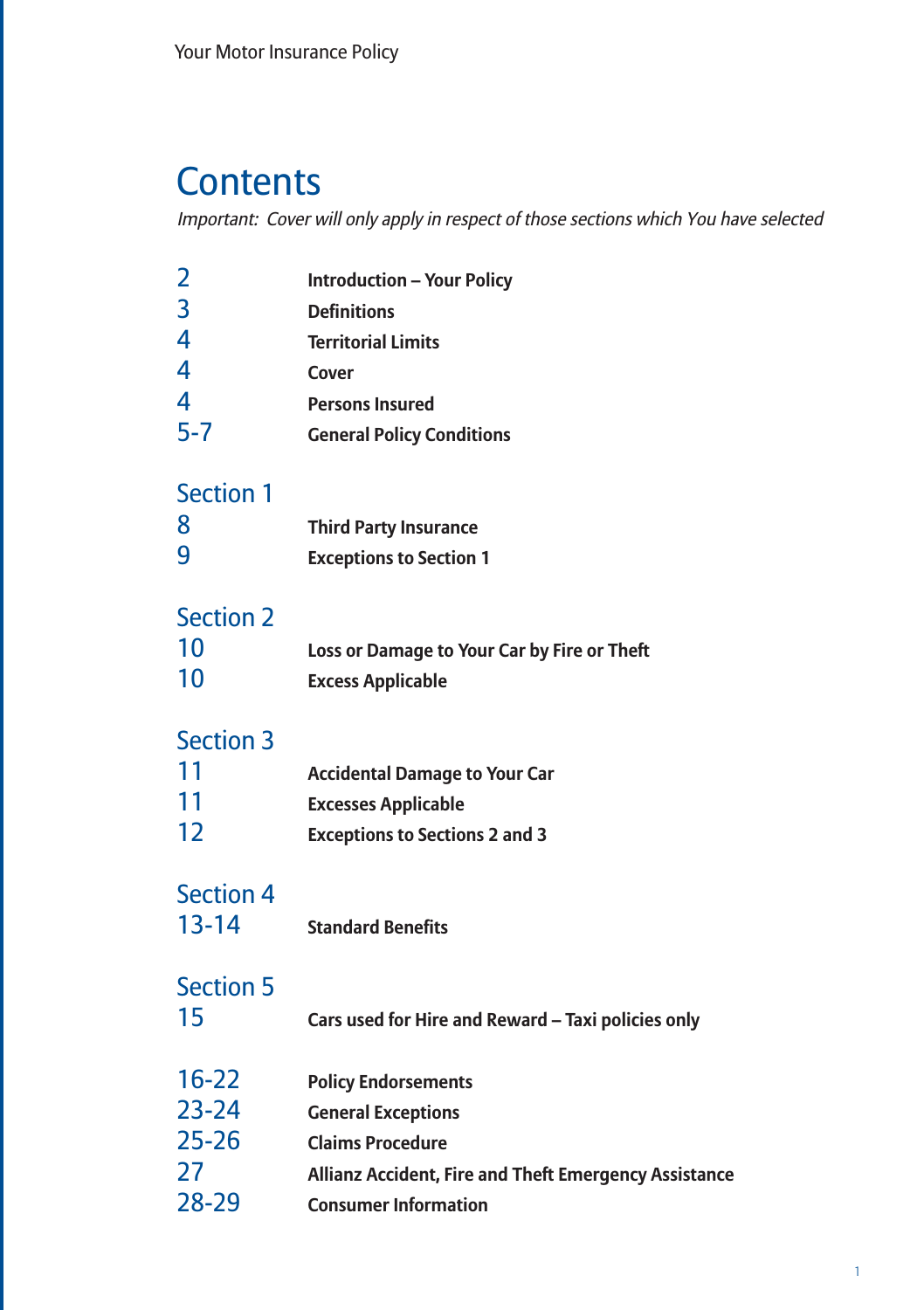### Introduction – Your Policy

The Proposal form and Material Facts Declaration which You have signed, or Your Statement of Fact, is the basis of Your contract with Us and from which Your Policy has been prepared.

In return for Your premium, We will provide cover for death, injury, loss or damage that happens within the specified territorial limits during the period of insurance.

We will provide the insurance described in this Policy if:

- 1. The information detailed on Your Proposal Form and Material Facts Declaration or Your Statement of Fact is, to the best of Your knowledge and belief, correct and complete.
- 2. Any person claiming to be insured has complied with all terms, conditions, Exceptions and General Exceptions of this Policy.

Please refer to the section headed Obligations and Rights in this Policy for additional important information in this regard.

#### Your Policy is made up of the following documents

- 1. This Policy Document.
- 2. The Schedule.
- 3. Certificate of Motor Insurance and Insurance Disc.
- 4. Any Endorsement which We may issue to You.

You should fully read these documents and contact Us if any information is not correct, or if You have any queries.

This Policy is a legal document and should be kept in a safe place.

#### Insurance Act 1936 (or future amendments thereto)

All monies which become or may become payable by the Company under this Policy shall, in accordance with Section 93 of the Insurance Act 1936, be payable and paid in the Republic of Ireland.

#### Finance Act 1999 (or future amendments thereto)

The appropriate stamp duty has been or shall be paid in accordance with the provisions of Section 5 of the Stamp Duties Consolidation Act 1999.

#### The Law Applicable to the Contract

Under the relevant European and Irish legal provisions the parties to the proposed contract of insurance (We, Allianz p.l.c. and You, the proposer) are free to choose the law applicable to the contract. We propose that Irish Law applies to the contract.

Signed on behalf of the Company

Aidan Hanratty Director Underwriting

This Policy is underwritten by Allianz p.l.c. Registered Office: Allianz House, ElmPark, Merrion Road, Dublin 4.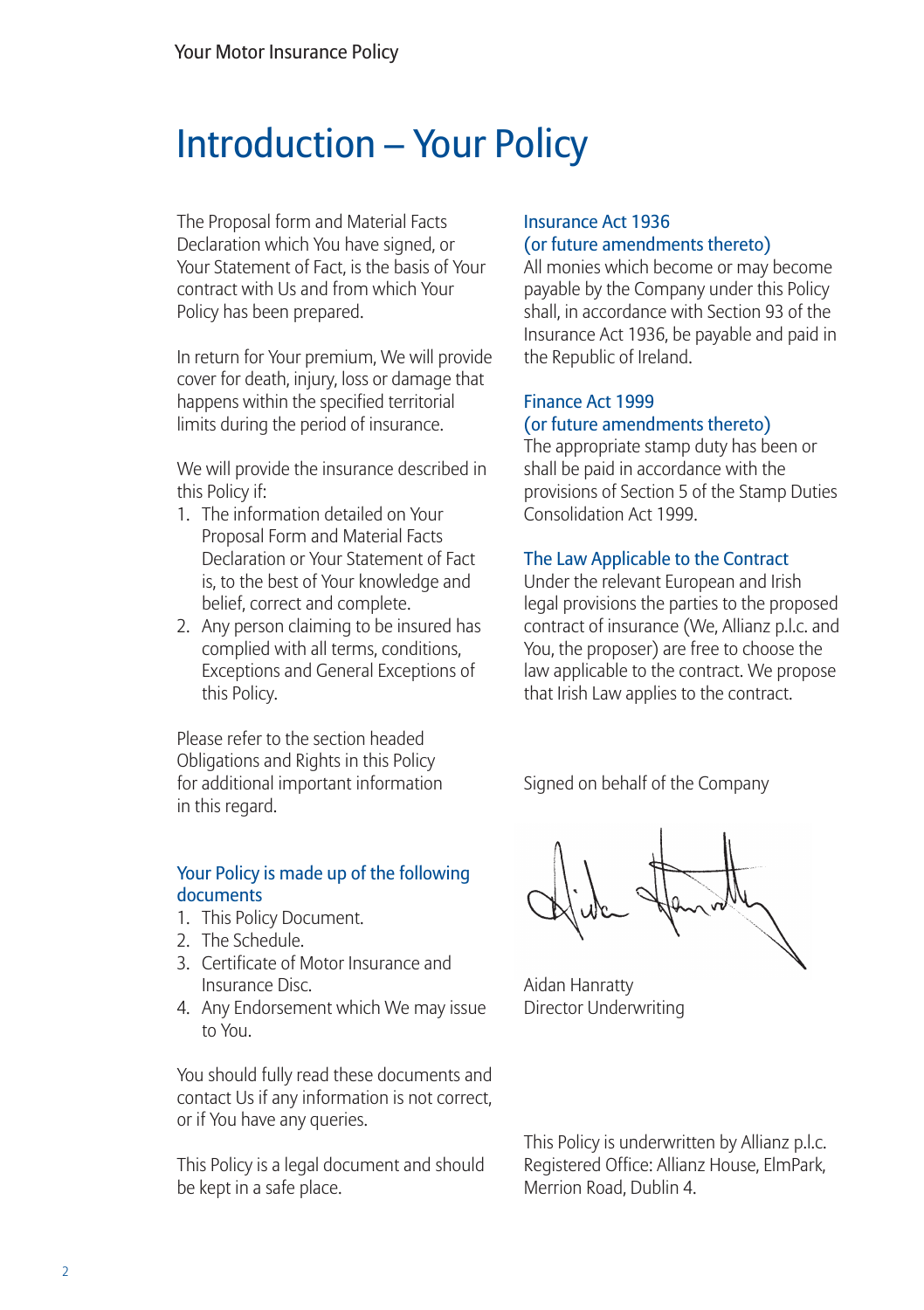### **Definitions**

We/ Us/Our/the Company – means Allianz p.l.c.

You /Your – means the person named as the Insured or Policyholder in the Schedule and Certificate of Motor Insurance.

Car – means any motor vehicle, the details of which have been advised to Us.

Schedule – means a document which details cover provided by the Policy, Endorsements operative and Your details. This document forms part of Your Policy.

Policy – means the contract of Insurance based on the Statement of Fact/Proposal Form, Schedule, Policy Document and any Endorsements We may issue.

Certificate of Motor Insurance – means a document that provides evidence that You have motor insurance cover as required by law.

Endorsement – means an alteration to the terms, conditions, exceptions and general exceptions of the Policy. An Endorsement may be part of the Policy or We may issue them separately.

Excess – means the amount of any loss You must pay Yourself.

Spouse / Partner – means husband, wife or partner of the Insured in each of these relationships co-habiting and sharing household expenses or responsibilities.

Hire and Reward – means a Public Service vehicle or Street Service vehicle as defined in road traffic legislation.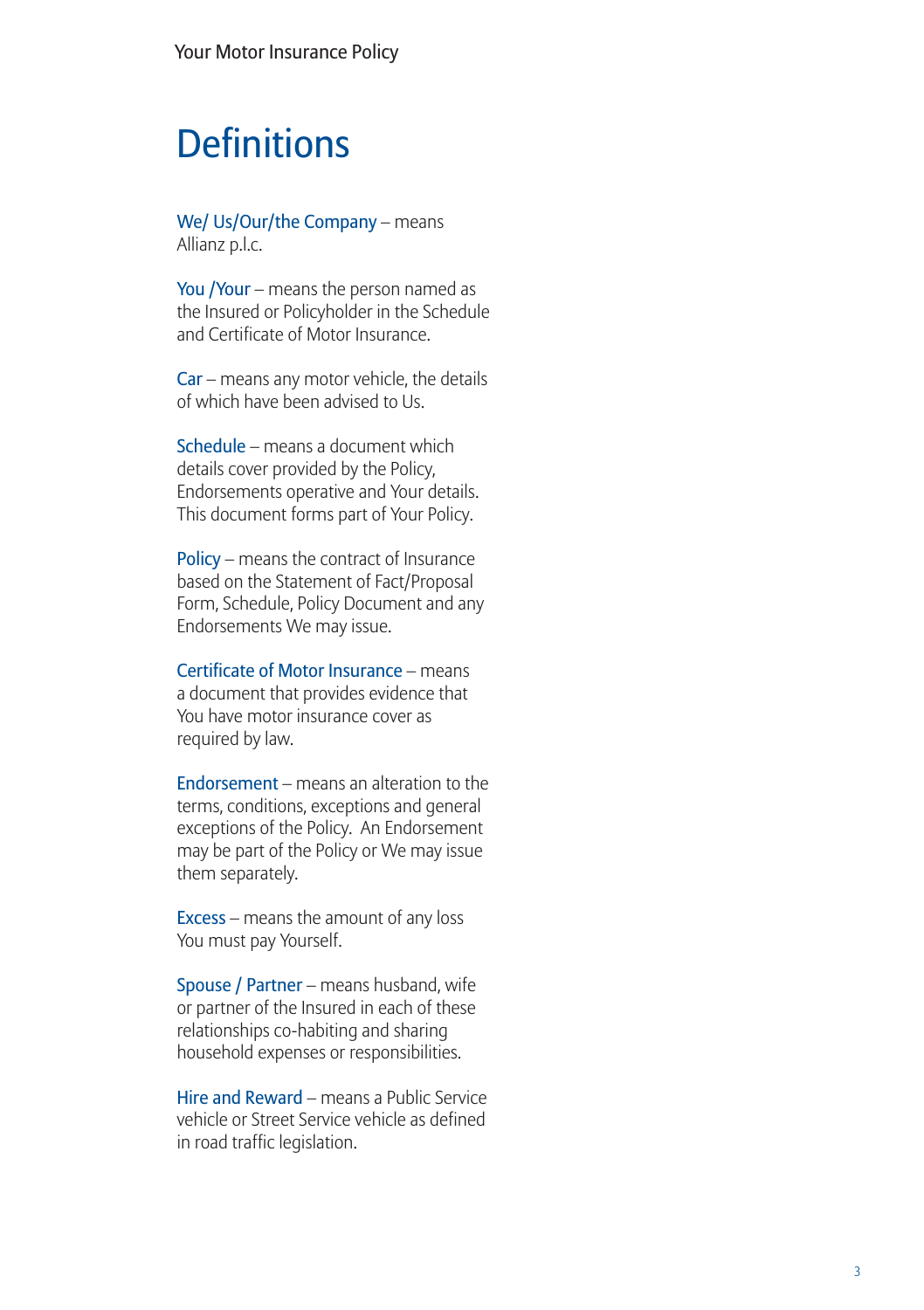## **Territorial Limits**

This insurance shall operate in terms of this Policy in respect of Private Cars in the following countries: Republic of Ireland, Northern Ireland, Great Britain, The Isle of Man, The Channel Islands.Your Policy is automatically extended to cover You to travel to or on the Continent of Europe for up to 60 days in any period of insurance.

The insurance also operates during the course of Sea Transit, Channel Tunnel Transport or Rail Transport (including loading and unloading).

For travel to any country not referred to above, or if Your intended period of foreign travel exceeds 60 days you must contact Us.

We will also provide the minimum legal insurance required by law to use the Car in any European Union country and any other country which has made arrangements to meet the minimum insurance requirements set by the European Union.

## Cover

Your Schedule shows the cover You have selected

Comprehensive The entire Policy

If Your cover is You have the benefit of Third Party Fire and Theft The entire Policy, excluding Section 3 Third Party The entire Policy, excluding Sections 2 and 3

# Person(s) Insured:

- 1. You.
- 2. Any person permitted to drive as stated in the Certificate of Motor Insurance except a person in the Motor Trade driving the Car for the purposes necessitated by its overhaul, upkeep and / or repair for You.
- 3. Any person using (but not driving) Your Car with Your permission for social, domestic and pleasure purposes.
- 4. At Your request, any person (other than the driver) in the Car whilst getting into or out of it.
- 5. You or Your Spouse's employer or business partner if stated in the Certificate of Motor Insurance provided the Car is not owned, leased or hired by the employer or partner.
- 6. The legal personal representative of any of the above person(s) (following the person's death) but only in respect of the deceased's liability.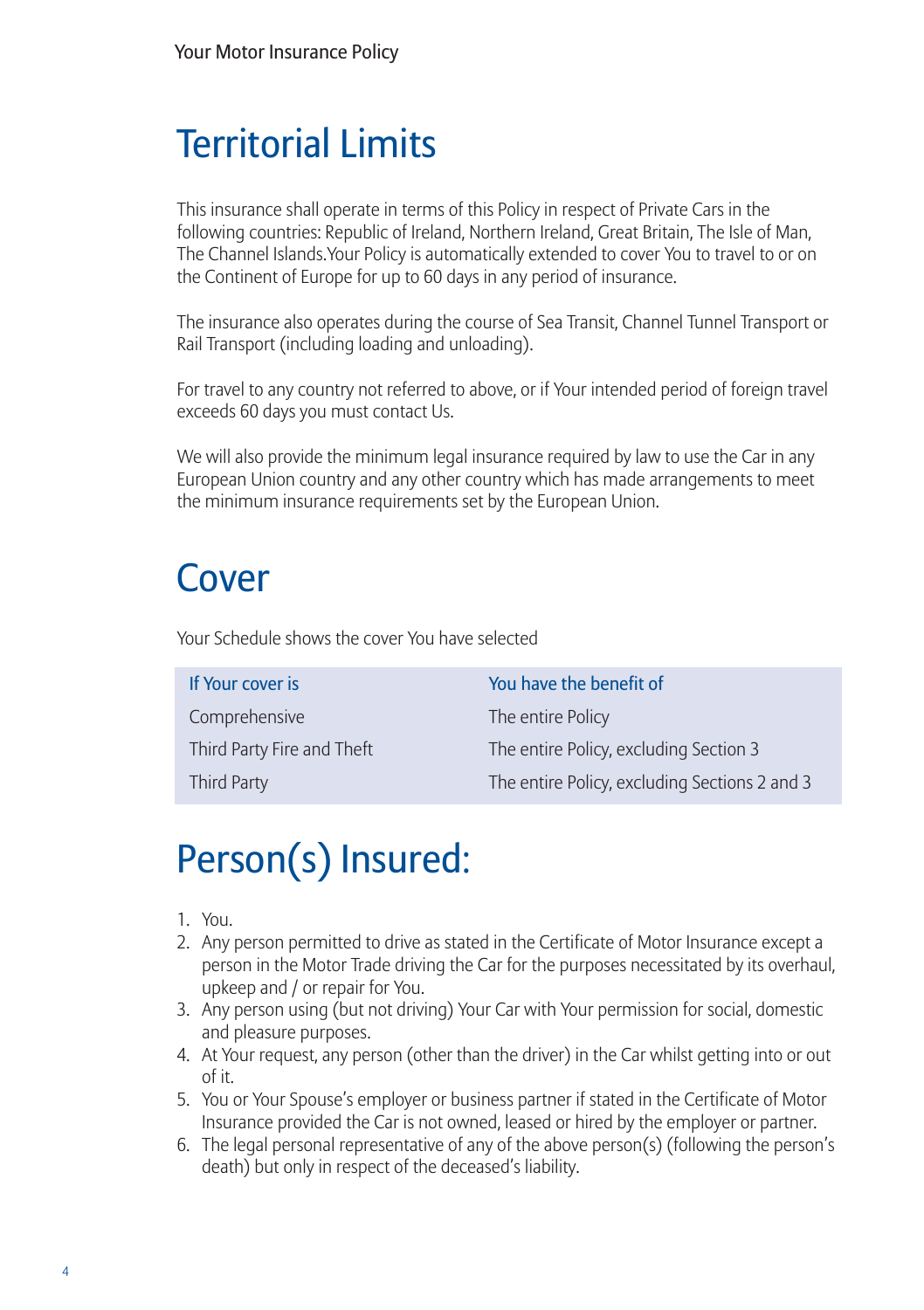### General Policy Conditions

#### Paying Your premium

We will provide indemnity as defined in "Introduction – Your Policy" in return for payment of Your annual premium or any additional premium which become due.

#### Premium paid in full

If You decide to pay Your annual premium in full, You must ensure that We receive the payment on or before Your renewal date.

#### Paying Your premium by monthly direct debit

If You are paying Your premium by instalments You must keep Your payments up to date. If You fail to do so We may withdraw this option, request payment in full or cancel Your Policy. Refer to Your Direct Debit Guarantee for full terms and conditions.

In the event of a claim in the current period of insurance, the full annual premium becomes due. We reserve the right to deduct any outstanding premium from any claim payment we may make to You.

#### Duty of Disclosure of Material Facts

A material fact is anything which affects this insurance.

Duty of disclosure of a material fact continues throughout the life of the Policy. We will void the Policy if cover has been obtained by any misrepresentation, misdescription, use of a fraudulent document or non-disclosure of any material fact.

If You are in any doubt as to whether a fact is material or not, You should contact Us for clarification.

You must tell Us immediately about any change which could affect Your Policy.

You must tell Us if:

- 1. You change Your Car.
- 2. You buy or take ownership of another Car
- 3. The principal driver of Your Car changes.
- 4. You wish to cover an additional driver
- 5. You require cover on a temporary Car, other than as shown in Your Certificate of Motor Insurance. You must tell Us if You are the owner of the temporary Car.
- 6. The Car has been modified or altered in any way from the manufacturer's specification. This would include changes to the engine, exhaust, suspension, the addition of body parts/body kit, wheels and specialised paint work.
- 7. You change Your address.
- 8. There is a change in the use of the Car.
- 9. You or any additional driver(s) changes occupation.
- 10. You intend to travel to any country not referred to in the territorial limits, or if Your intended period of foreign travel exceeds 60 days.
- 11. There is a change in the health of any driver or the diagnosis of a condition of any driver which:
	- (a) may affect their ability to drive
	- (b) must be advised to the Licensing Authority

We will not ask for details, however, We may require confirmation that he/she is fit to drive from a General Practitioner or the DVLA.

- 12. You or any driver have been involved in a motor accident.
- 13. You or any driver has any motor prosecution pending, been convicted of a motor offence, had a driving licence suspended or had fixed penalty points applied.
- 14. You or any driver(s) have been convicted of a non-motoring offence or if there is any prosecution pending.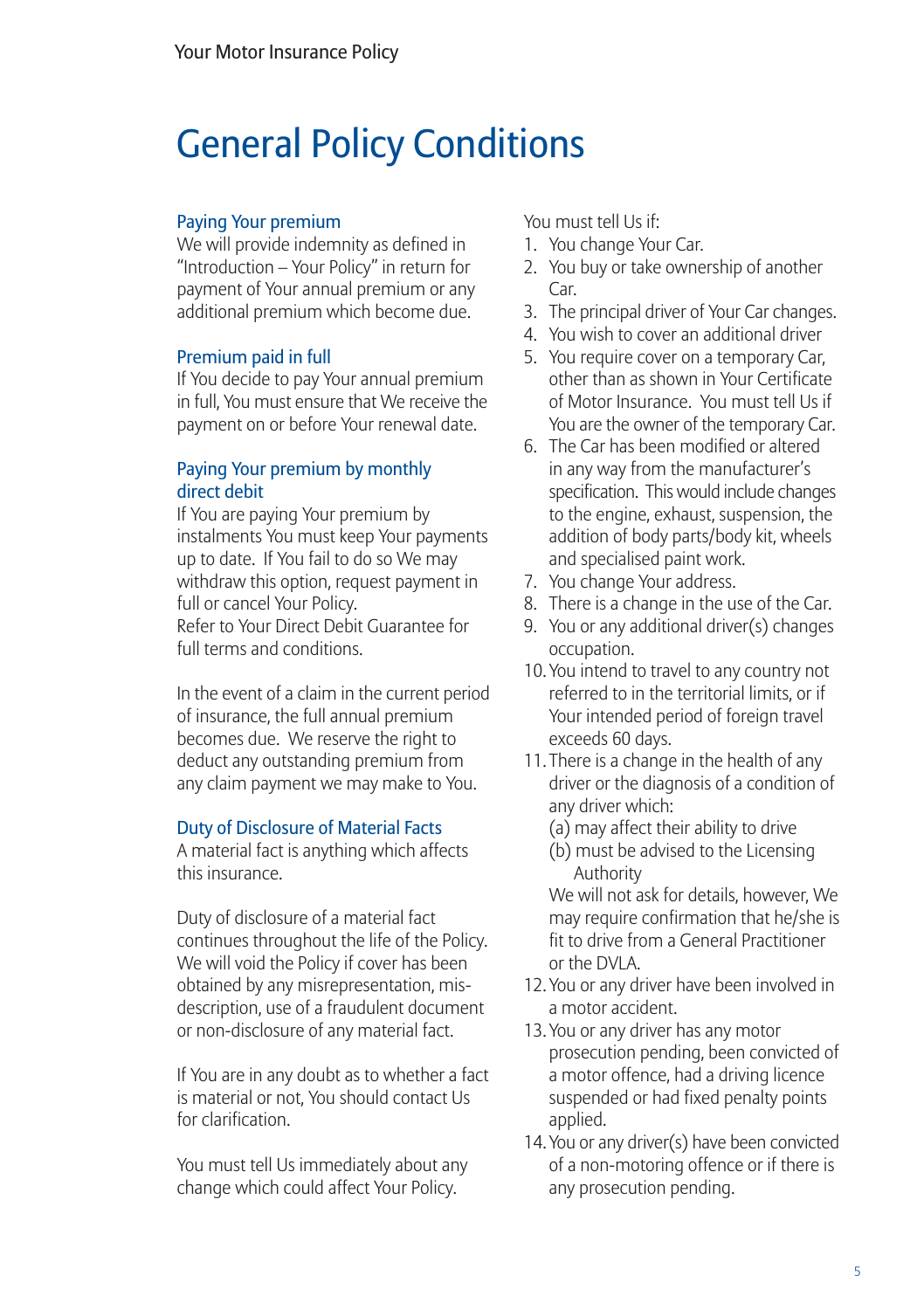### General Policy Conditions (continued)

This list of possible examples is neither complete nor exhaustive.

When You tell Us about the change, it may result in a change of Policy conditions and premium.

Failure to advise Us of a change may result in cancellation / voidance of the Policy or refusal to pay a claim.

#### Fraud

If You, or any other person insured, make a claim which is in any way false, inflated, exaggerated, or fraudulent or if there has been any misrepresentation, or fraudulent omission or if You or any other person insured support a claim with false, inflated, exaggerated, or fraudulent documentation or with fraudulent verbal or written statement, this Policy will become null and void and You will forfeit all rights hereunder. You will also lose all rights to pursue the claim.

#### Other Insurance

If any loss or damage is covered by any other insurance, We will not pay more than our rateable proportion. This does not override the references to other insurances (Exceptions to Section 1).

#### Rights of Recovery

If the law requires Us to pay a claim which would not otherwise be covered by Your Policy, We reserve the right to recover the amount from You or the person on whose behalf We make the payment.

#### Policy Alteration, Additional and Return Premiums

Please refer to Consumer Information Section of this Policy and to Your Policy Schedule for details.

#### Deferment Clause – Motoring Offences

If an offence, for which You or any other driver whose driving is covered by the Policy have been convicted in the expiring Period of Insurance, has been disregarded when calculating renewal terms and premium, We may, at Our option, treat such offence as having arisen during the period of insurance shown in the renewal Schedule.

#### Deferment Clause – Claims

If You make (report) a claim just before Your next renewal of Your Policy, this may not be reflected in Our offer for You to renew cover. If this happens, You can ask Us to change Our offer of renewal, or wait until the following renewal date for that claim to be taken into account.

#### Looking after Your Car

You must take all reasonable care to:

- 1. Safeguard Your Car from loss or damage and prevent injuries.
- 2. Maintain Your Car in a roadworthy condition, ensure that lights, mirrors and braking systems are working correctly and, where necessary, has a valid NCT certificate.
- 3. Fit tyres appropriate to the Car, and ensure tread depths comply to the legal limit.
- 4. Ensure You do not leave Your keys in the Car while unattended or leave Your Car unlocked.

If You do not do so, We reserve the right not to pay a claim or if, by law, We are obliged to meet a claim, then We reserve the right to seek recovery of the payment from You.

The Company shall have at all times free access to examine the Car.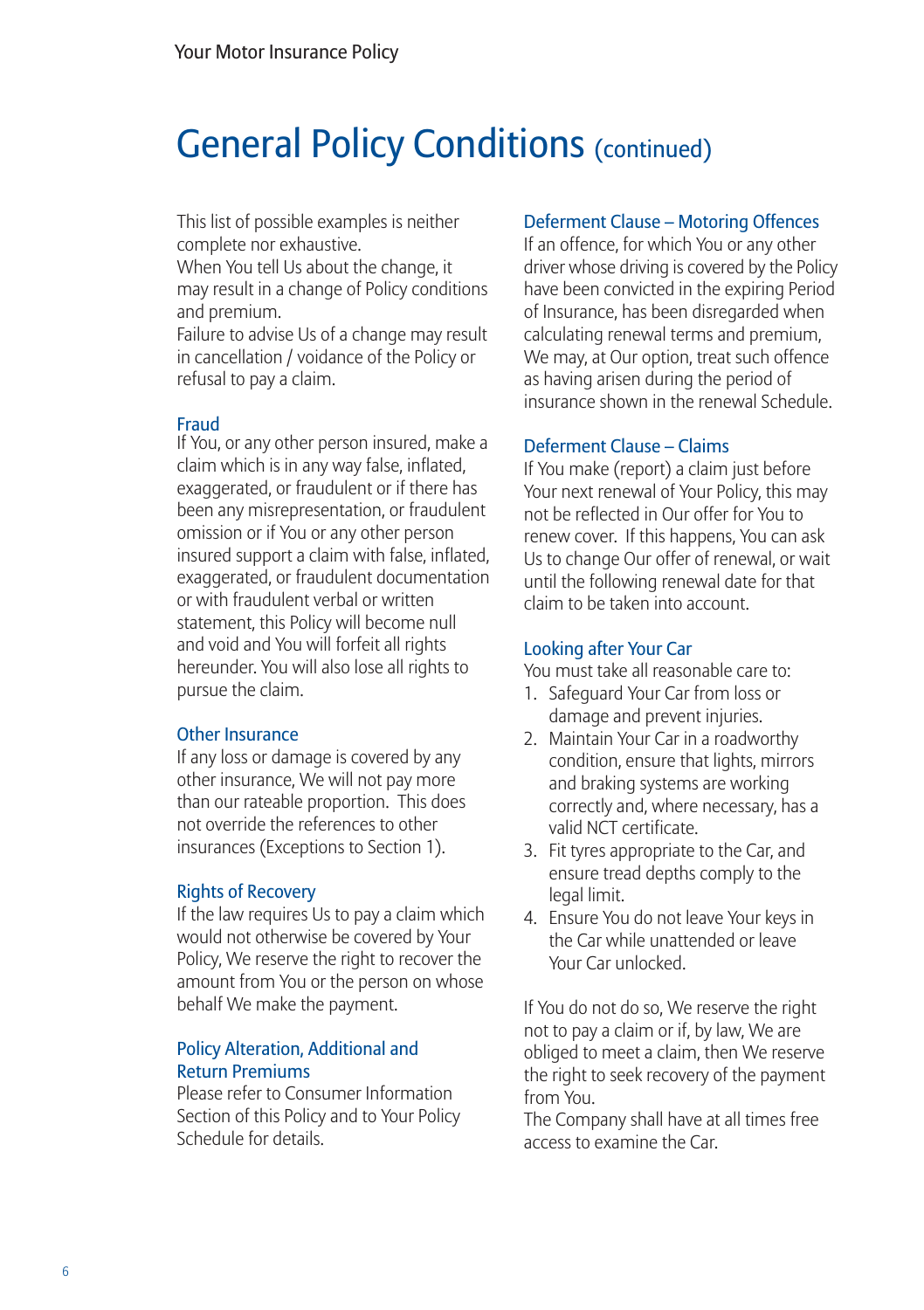### General Policy Conditions (continued)

#### Cancelling Your Policy

You may cancel Your Policy at any time by returning to Us the Certificate of Motor Insurance and Insurance Disc. If there have been no claims during the current period of insurance We will allow a return of premium, (subject to premium transaction charge) for the un-expired Period of Insurance.

We may also cancel Your Policy by sending at least 10 days notice in writing to You at Your last known address. We will advise the relevant regulatory authority that the Policy has been cancelled.

You must return the Certificate of Motor Insurance and Insurance Disc to Us immediately.

#### Suspending You Policy

You may suspend Your cover, by returning the Certificate of Motor Insurance and Insurance Disc to Us together with written confirmation that You wish to do so.

We will allow a refund of 80% of the premium for the period the Policy is suspended provided:

- 1. Your Policy is suspended for a minimum of 28 consecutive days.
- 2. You did not make a claim during the current period of insurance.
- 3. Your Policy is not suspended as a result of an accident or loss.
- 4. Your Policy is not issued or renewed for less than 12 months.

If You pay Your premium by monthly direct debit You must continue Your payments during any period of suspension.

#### **Disclosure**

We may share with our agents and service providers, members of the Allianz Group, other insurers and their agents, and with any intermediary acting for You, and with recognised trade, governing, and regulatory bodies (of which We are a member or by which We are governed), information We hold about You and Your claims history. This includes Insurance Link, and the Irish Insurance Federation's antifraud claims matching database. We may, in certain circumstances, use private investigators to investigate a claim.

#### Arbitration

All differences arising out of this Policy shall be referred to the decision of an Arbitrator, or if the parties cannot agree upon a single Arbitrator, to the decision of two Arbitrators, one to be appointed by each of the parties within one month after having been requested. The Arbitrators shall appoint an Umpire who shall sit with the Arbitrator at their meeting and in case of disagreement, the Arbitrators shall submit to the decision of the Umpire and the making of an award shall be a condition precedent to any right of action against Us. Claims not referred to the Arbitrator within twelve calendar months from the date on which We have refused to provide cover shall be deemed to have been abandoned.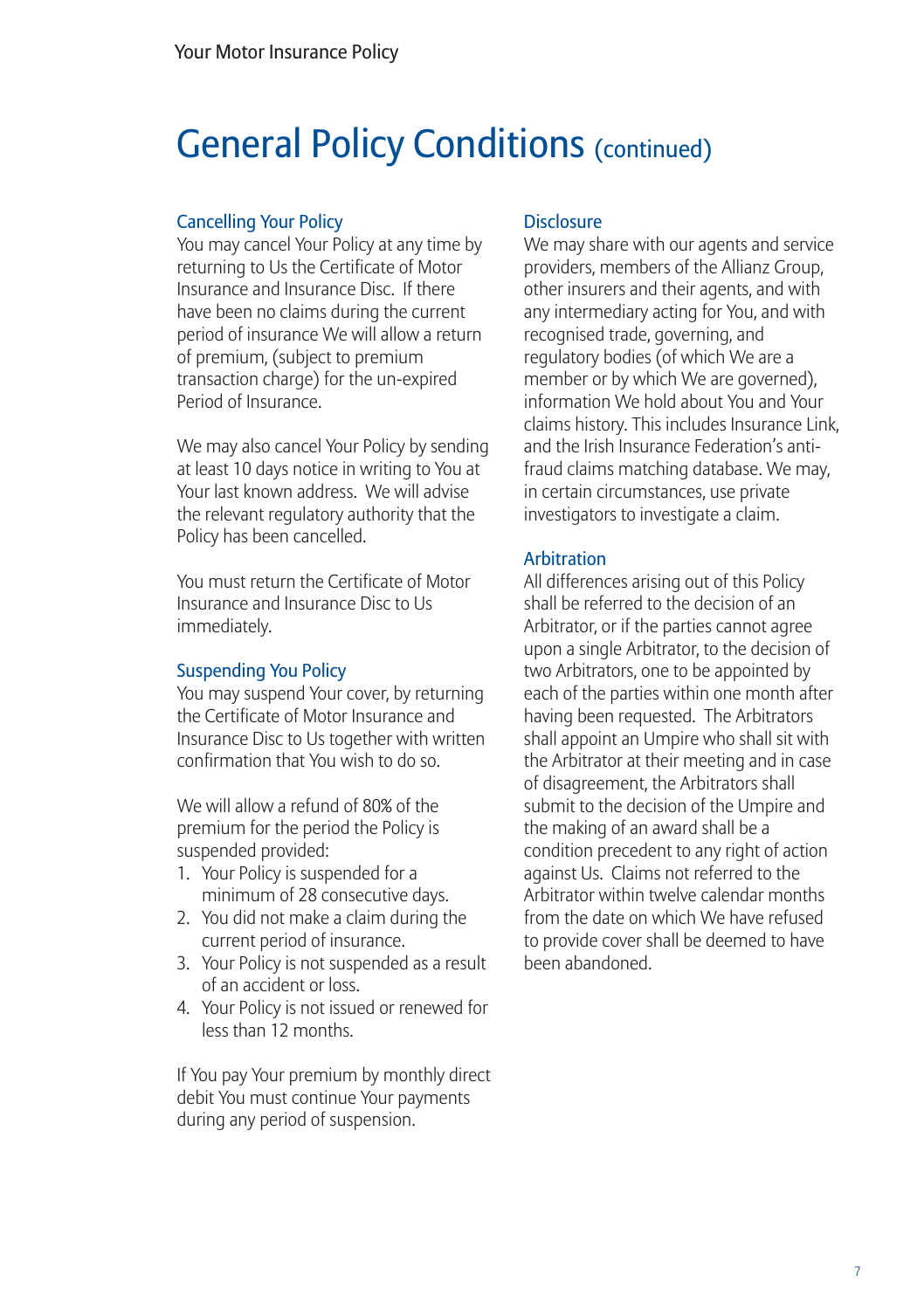## Section 1

#### Third Party Insurance

We will indemnify the person(s) insured for legal liability (and for the related costs and expenses) for damages in respect of: death or bodily injury or disease to any person, and / or damage to property arising from the use of Your Car specified in the current Certificate of Motor Insurance or trailer used in connection therewith for the same use as specified in the current Certificate of Motor Insurance, whether coupled or uncoupled, but excluding any mobile home or permanently sited temporary dwelling.

The maximum We will pay for property damage will be limited to €30 million in respect of any claim or number of claims arising out of any one accident and/or incident.

#### Costs and Expenses

We will pay:

Costs and expenses recoverable by any claimant in respect of any claim for which indemnity is provided by this section.

Subject to prior written agreement by us, We will pay for:

- 1. Solicitor's fees for representation at a coroner's inquest or fatal injury or in a Court of Summary Jurisdiction.
- 2. The cost of defence against a charge of manslaughter or causing death or serious bodily injury by dangerous driving.
- 3. Other costs and expenses which are legally recoverable.

#### Emergency Treatment – Special provision in respect of United Kingdom use:

In so far as concerns occurrences in Great Britain, Northern Ireland, the Isle of Man or the Channel Islands the Insurer will indemnify any person using the Insured Car against liability for emergency treatment payments under road traffic legislation.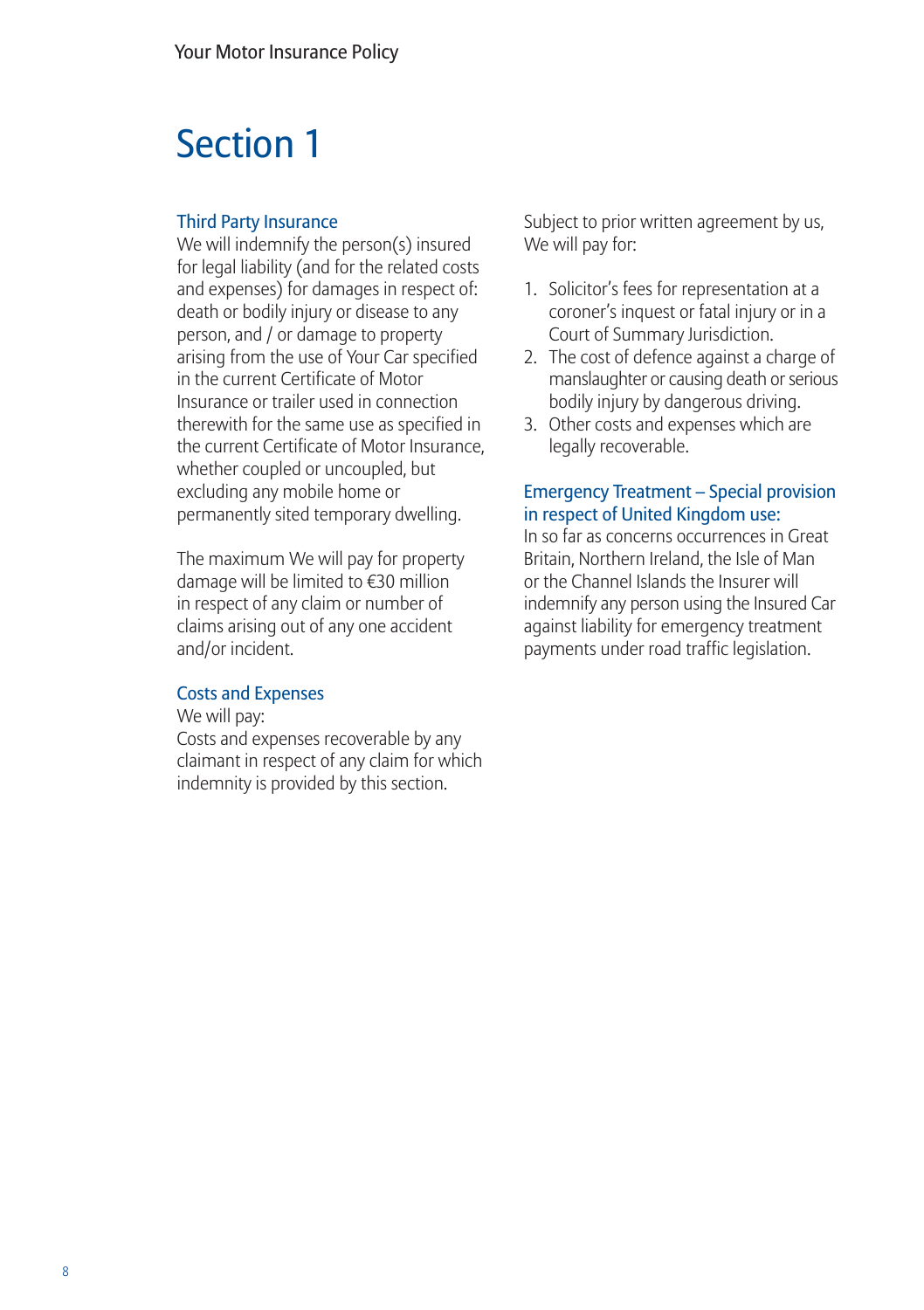### Exceptions to Section 1

Except in so far as is necessary to meet the requirements of the road traffic legislation, the Company shall not be liable in respect of:

- 1. Damage to property belonging to, or held in trust by, or in the custody or control of the Person(s) Insured.
- 2. Damage to property stored in or being conveyed by the Car.
- 3. Damage to any Car being driven or used by the Person(s) Insured.
- 4. Any person other than You who is insured under another Motor Insurance Policy.
- 5. Death or bodily injury to any person arising out of or in the course of their employment.
- 6. Death or bodily injury to anyone who is driving, or is in charge for the purpose of driving the Car.

#### Also see General Exceptions applicable to this Policy

#### Rights of Recovery

If any law requires Us to pay a claim which would not otherwise be covered by Your Policy, We reserve the right to recover the amount from You or the person on whose behalf We made the payment.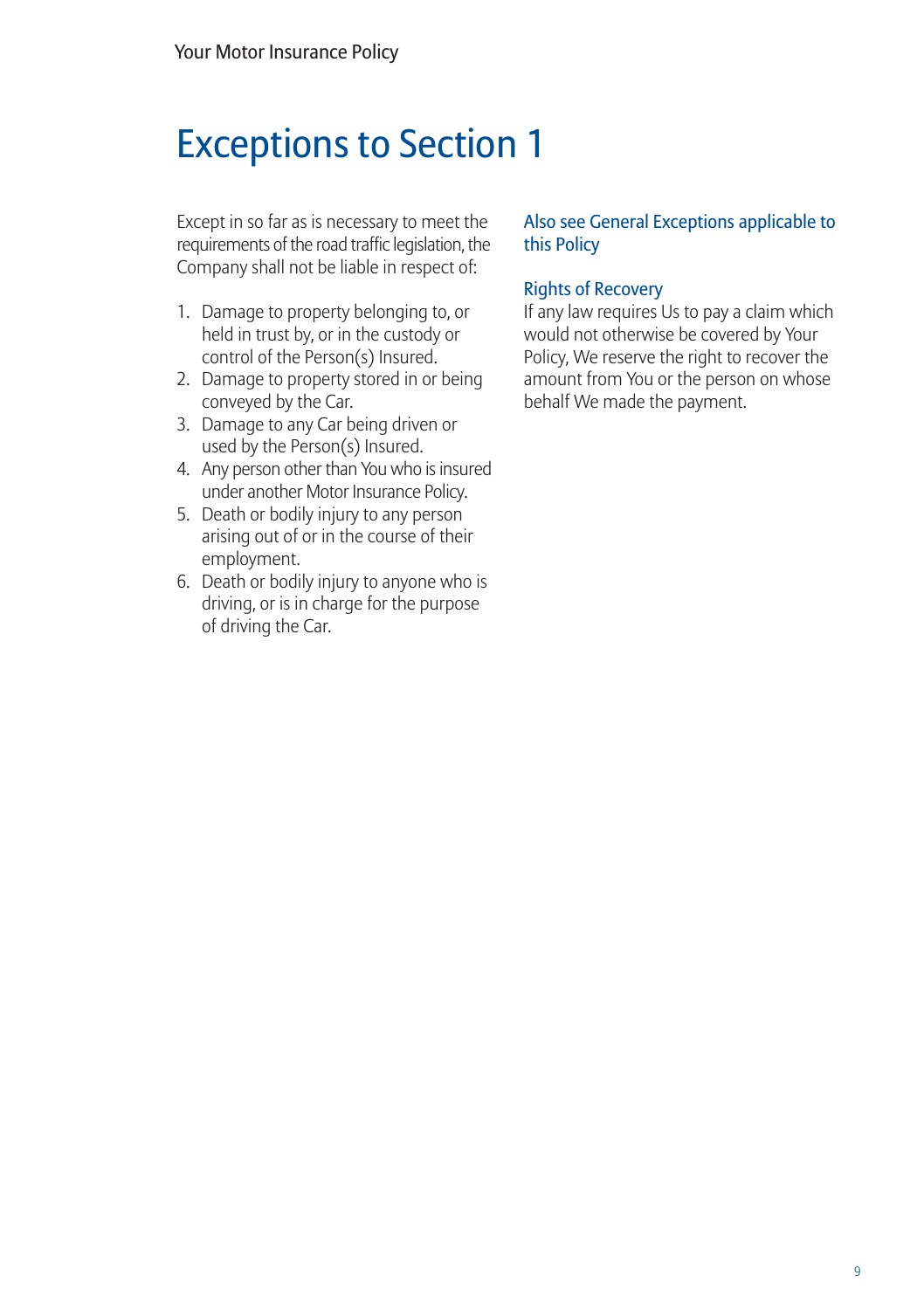## Section 2

#### Loss or Damage to Your Car by Fire or Theft

We will pay for loss of or damage to Your Car and its accessories or spare parts caused by fire, lightning, explosion, theft or attempted theft.

The maximum amount We will pay in respect of any claim for loss or damage will be the market value (as defined under Claims payment) immediately prior to such loss or damage.

Where accessories, spare parts, audio, telephone, navigational, global positioning equipment or in-car entertainment are other than as provided for in the manufacturer's specification for Your Car, We will only pay for the cost of replacing manufacturer's standard items unless You have notified the change to Us and We have agreed to provide cover.

Your Car must be missing for 14 days after We have been notified before We will consider it lost by theft.

In the event of a claim for the theft of a Car, We will request the keys of the Car from the registered owner. Failure to provide the keys may have an impact on any claim You make under this section of the Policy.

#### Excess Applicable

You will be responsible for the amount of the Excess stated in the Schedule whether or not You are at fault for the loss or damage.

#### Customs Duty

We will indemnify the Insured against liability incurred for the enforced payment of Customs Duty on the insured Car following its temporary importation into any such country provided that such liability directly results from loss or damage insured by the Policy.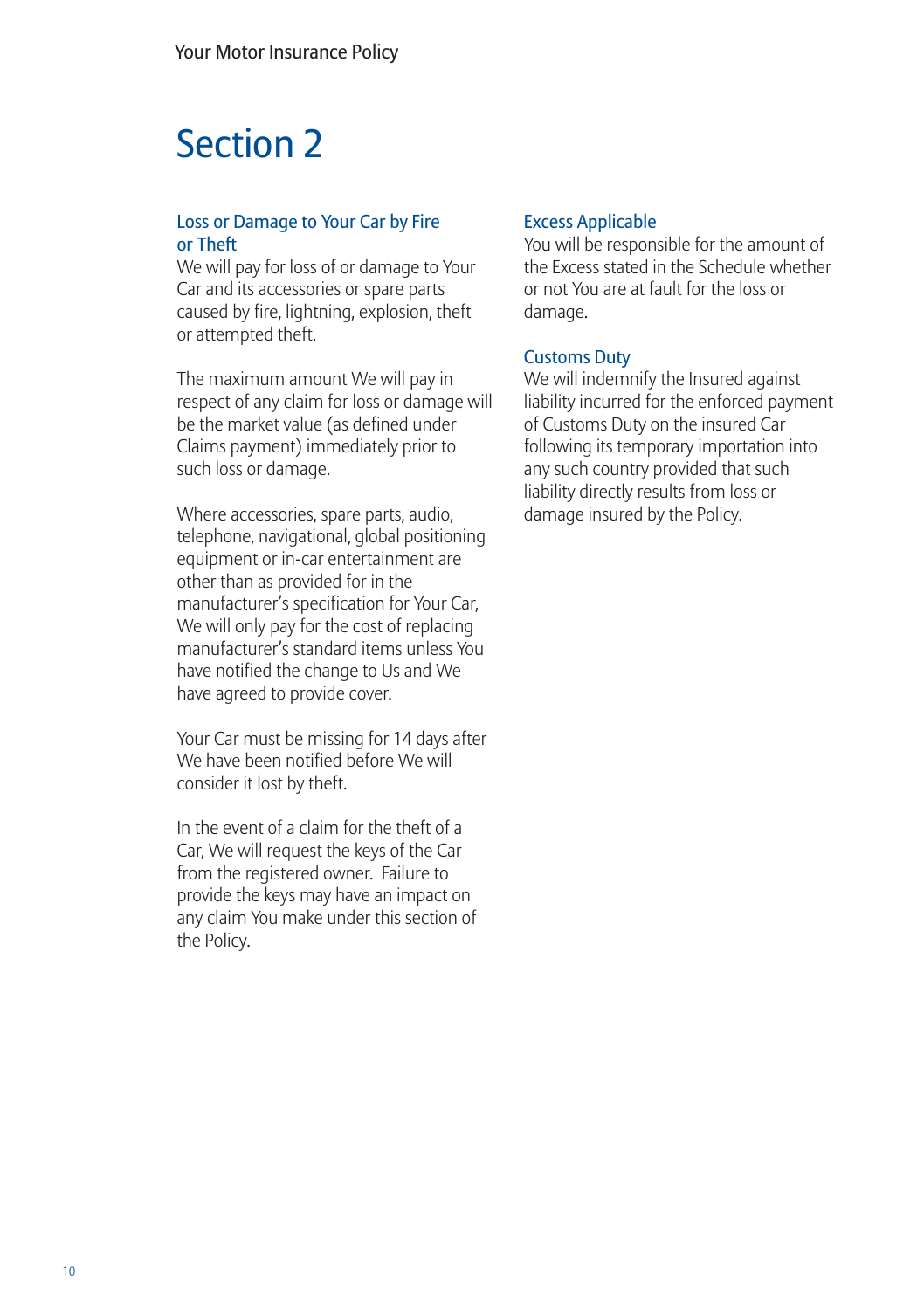## Section 3

#### Accidental Damage to Your Car

We will pay for loss of or accidental damage to the insured Car, and its accessories and spare parts while in or on the Car other than loss or damage described in Section 2.

The maximum amount We will pay in respect of any claim for loss or accidental damage will be the market value (as defined under Claims Procedures in this Policy) immediately prior to such loss or damage.

Where accessories, spare parts, audio, telephone, navigational, global positioning equipment or in-car entertainment are other than as provided for in the manufacturer's specification for Your Car, We will only pay for the cost of replacing manufacturer's standard items unless You have notified the change to Us and We have agreed to provide cover.

#### Excess Applicable

You will be responsible for the amount of the Excess stated in the Schedule whether or not You are at fault for the loss or damage. This amount is increased by €125 where You hold a Learner Permit / Provisional Licence

#### Additional Driver Excess Amounts

In addition to the amount of the Excess stated in the Schedule, You will be responsible for an additional Excess, outlined in the table below, for each and every claim under this Section whether or not You are at fault for the loss or damage.

| Age of Additional<br><b>Driver</b> | Licence Type                                                  | <b>Additional Excess</b><br>applicable |
|------------------------------------|---------------------------------------------------------------|----------------------------------------|
| 17 to 24                           | Full Licence / Learner Permit /<br><b>Provisional Licence</b> | €200                                   |
| aged 25 and over                   | Learner Permit /<br>Provisional Licence                       | £125                                   |

#### Customs Duty

We will indemnify the Insured against liability incurred for the enforced payment of Customs Duty on the insured Car following its temporary importation into any such country provided that such liability directly results from loss or damage insured by the Policy.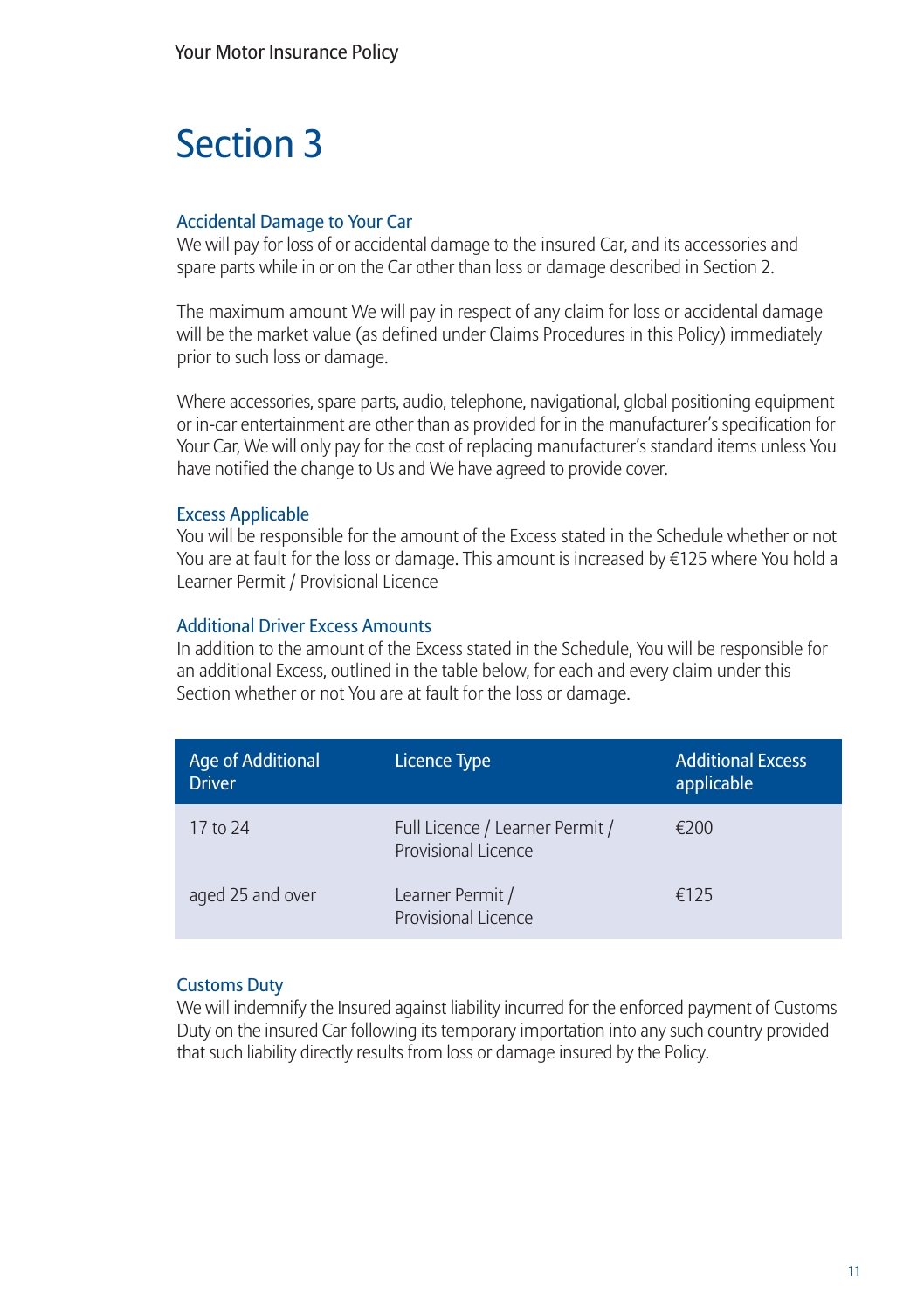## Exceptions to Sections 2 and 3

We will not pay for:

- 1. Losses You sustain through not being able to use Your Car.
- 2. The cost of hiring another Car.
- 3. Depreciation.
- 4. Wear and tear.
- 5. Repairs or replacements which improve Your Car beyond its condition before loss or damage.
- 6. Mechanical, electrical or electronic breakdowns, failures or malfunctions.
- 7. Damage to tyres caused by applying the brakes, road punctures, cuts or bursts.
- 8. Loss of or accidental damage to accessories or spare parts which are mobile, portable or removable items of equipment while the Car is unattended unless the items have been placed in the locked boot or closed compartment of the Car. This exclusion does not apply in respect of child seat(s). The maximum We will pay in respect of loss or accidental damage to a child seat(s) is €500 for any one occurrence.
- 9. Loss or accidental damage resulting from any use of Your Car not permitted by the current Certificate of Motor Insurance or by any uninsured driver.
- 10. Loss or damage as a result of the Car being filled with incorrect fuel type / lubricant.
- 11. Loss or accidental damage arising from:
	- a. theft or any attempted theft whilst the ignition keys or any device of similar function have been left in or on Your Car.
	- b. loss or accidental damage arising from theft or any attempted theft whilst the Car is not locked.
- 12. Theft and /or unauthorised taking of the insured Car by any member of the Insured's family unless such theft has been reported to the Gardai and they have indicated there is a prosecution pending.
- 13. Any modifications unless they form part of the manufacturer's standard specification or are optional extras that We have agreed to cover.
- 14. Broken glass in the windscreen, windows or roof of Your Car, or any scratching of bodywork resulting directly from such breakage where such damage is the only damage caused.
- 15. More than our share for loss or damage if, at the time of the claim, there is any other Policy covering the loss or damage.
- 16. We will not pay for loss or accidental damage arising out of an accident if You or any Insured Person(s): Has breath, blood or urine alcohol / drug levels above the legal limit in the road traffic legislation.
- 17. We will not pay for:
	- a. The cost of importing parts or accessories from outside the European Union.
	- b. The additional cost of parts or accessories over and above the price indicated in the most recent manufacturer's European list price where such parts or accessories are unobtainable or are out of stock.
	- c. Any additional cost over and above the repair costs incurred in the Republic of Ireland.

Also see General Exceptions applicable to this Policy.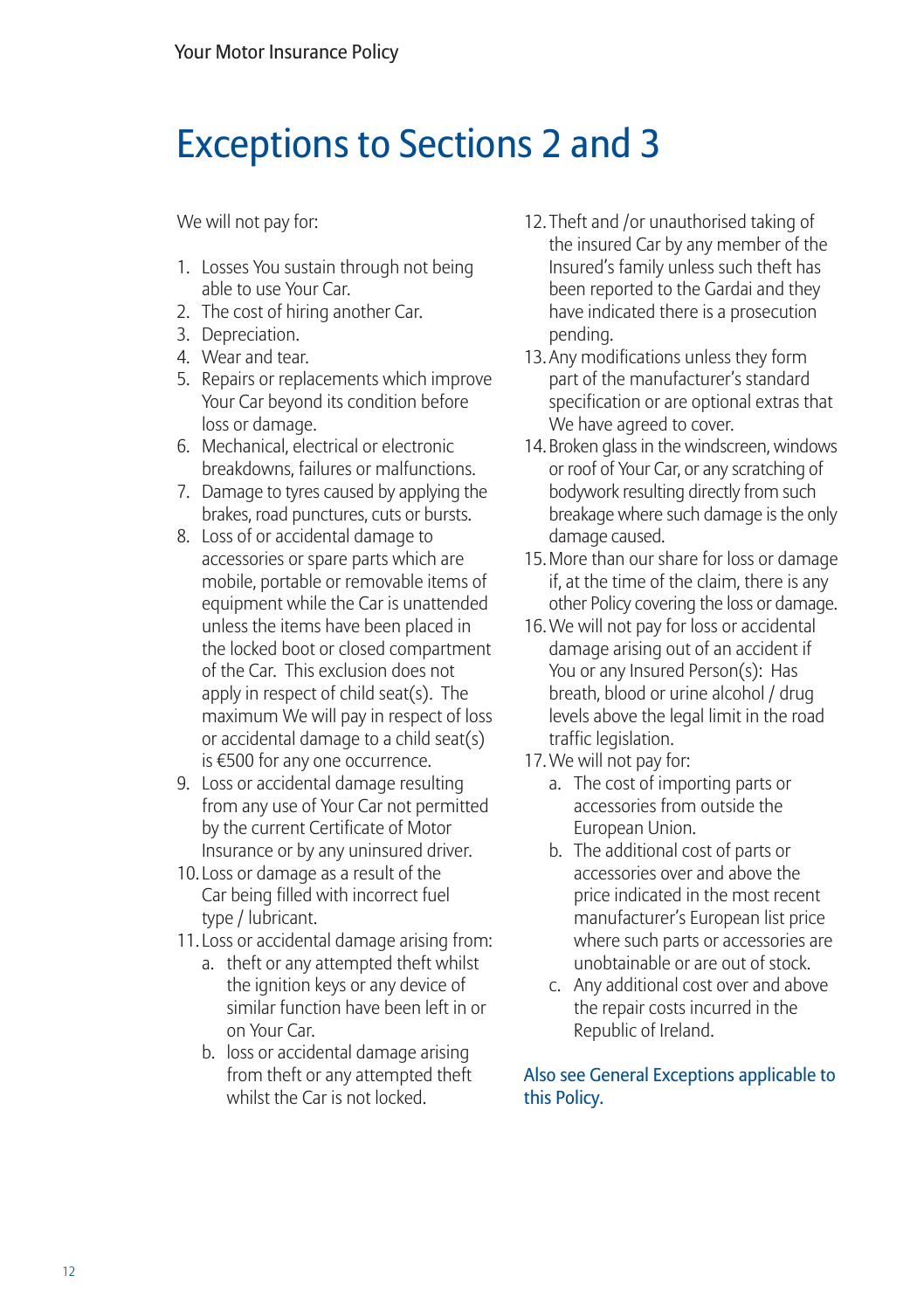## Section 4

#### Standard Benefits

#### 1. No Claim Bonus

Every year You earn a No Claim Bonus You will receive a discount off Your annual insurance premium. The more years No Claim Bonus earned will result in a higher discount off Your premium (subject to our maximum).

If You make a claim Your No Claim Bonus will be reduced to Nil at next renewal unless You have availed of one of our No Claim Bonus Protection options which are defined within the endorsements section of this Policy.

Any claim payment for Windscreen Breakage will be paid without impact on Your No Claim Bonus entitlement.

Allianz reserve the right to increase premiums or change the terms and conditions of Your Policy in the event of a poor claims experience.

#### 2. Temporary Substitutions

Sections 1, 2 and 3 of this Policy are operative in respect of:

Any private Car (excluding Cars used for Hire or Reward) up to 2000 cc loaned to the Insured for up to 7 days by a garage or Car repairer whilst the permanent Car covered under this Policy is being serviced or repaired unless cover is provided by the Insurance Policy of the garage or Car repairer.

#### 3. Car Sharing

When Your Car is being used for social or similar purposes to carry passengers and You receive contributions for this, We will not consider it to be using Your Car for hire or reward provided:

- a. the Car is not constructed or adapted to carry more than eight passengers (excluding the driver).
- b. the passengers are not being carried for hire or reward purposes.
- c. the total payments You receive for a journey do not involve an element of profit.

#### 4. New Car Replacement

We will replace Your Car with a new one of the same specification (subject to availability) if, within twelve months of its purchase as new, and provided it has not travelled more than 24,000 Kilometres, it is:

- a. Accidentally damaged within the meaning of Your Policy cover to an extent greater than 60% of the manufacturer's last published list price (inclusive of Value Added Tax).
- b. Lost by theft and not recovered within 14 days of the loss being reported to Us subject to:
	- I. the Car being owned by You or being purchased under a hire purchase agreement but excluding any Car which is the subject of a leasing agreement or contract hire agreement
	- II. the agreement of any interested hire purchase company to the extent of their legal entitlement.

#### 5. Fire Brigade Charges

We will pay for charges made by a Fire Authority under the Fire Services Act 1981 to:

Control or put out a fire in Your Car or remove the driver or passengers from the Car using cutting equipment. Provided the fire gives rise to a valid claim under Your Policy the maximum We will pay is €1,000.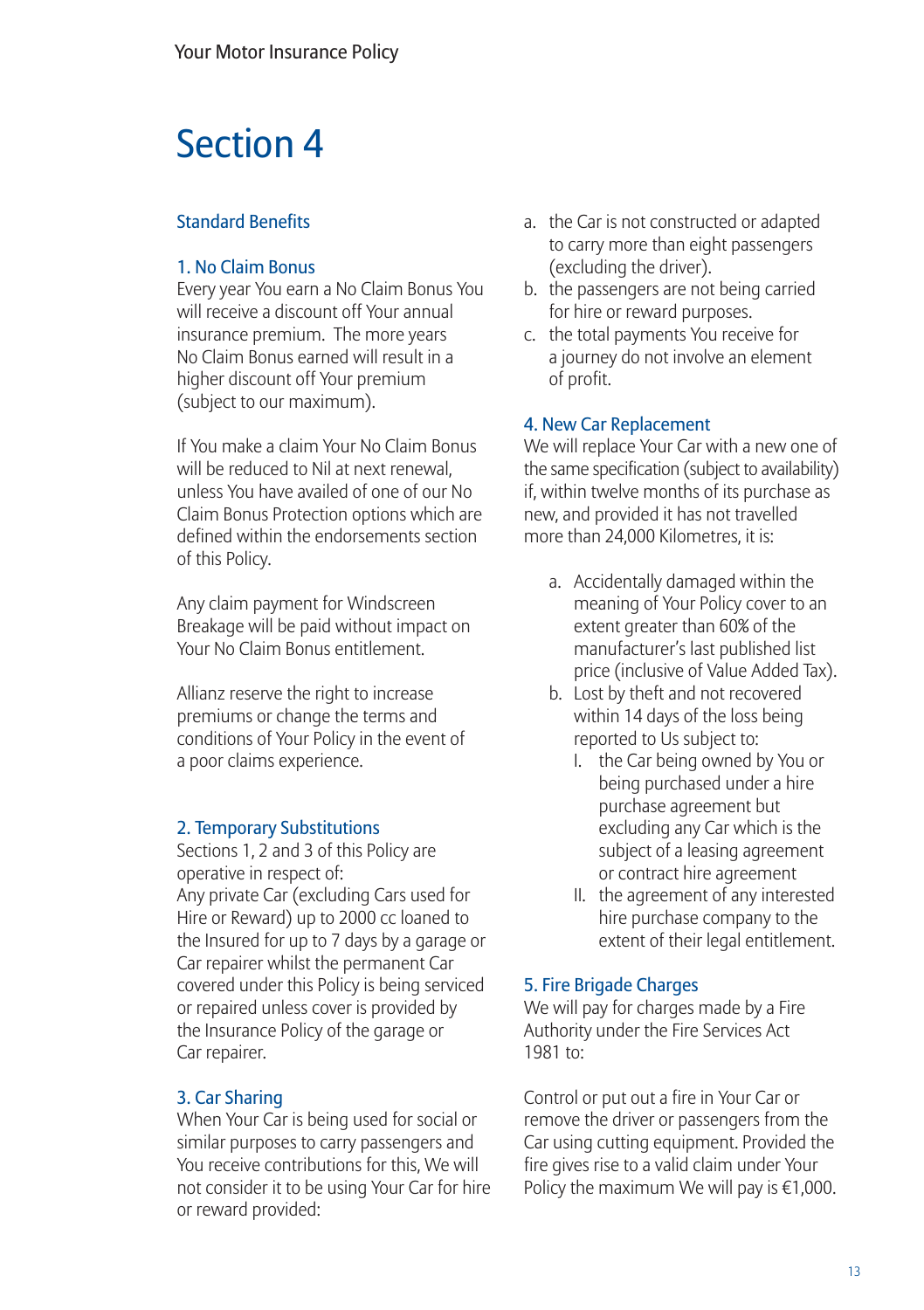### Section 4 (continued)

#### 6. Replacement Locks, Car Keys, Key Cards and Lock Transmitters

We will pay up to a maximum of €750 towards the cost of replacing and or recoding of locks, keys or similar devices for Your Car if they are stolen:

- 1. From Your permanent or temporary residence as a result of forcible entry or exit.
- 2. Arising out of an assault or threat of violence on any authorised key holder.

We will not pay:

- 1. If keys are stolen by deception or fraud.
- 2. If stolen by a member of Your family or visitor.
- 3. If Your temporary residence is a hotel or guesthouse and the loss is not reported to the manager or owner.
- 4. Any loss where the theft is not reported to the Gardai or Police.
- 5. The additional cost of importing any part from outside of the European Union.
- 6. Any loss where the keys are recovered before locks or similar devices are replaced or re-coded.

#### 7. Motor Tax

We will pay the amount of the un-expired portion of the motor tax if You are unable to recover a refund from the Licensing Authority following a statutory write-off (which is insured under Your Policy) of Your Car.

A claim under Benefits 5, 6 and 7 will be paid without deduction of Excess or impacting on Your No Claim Bonus.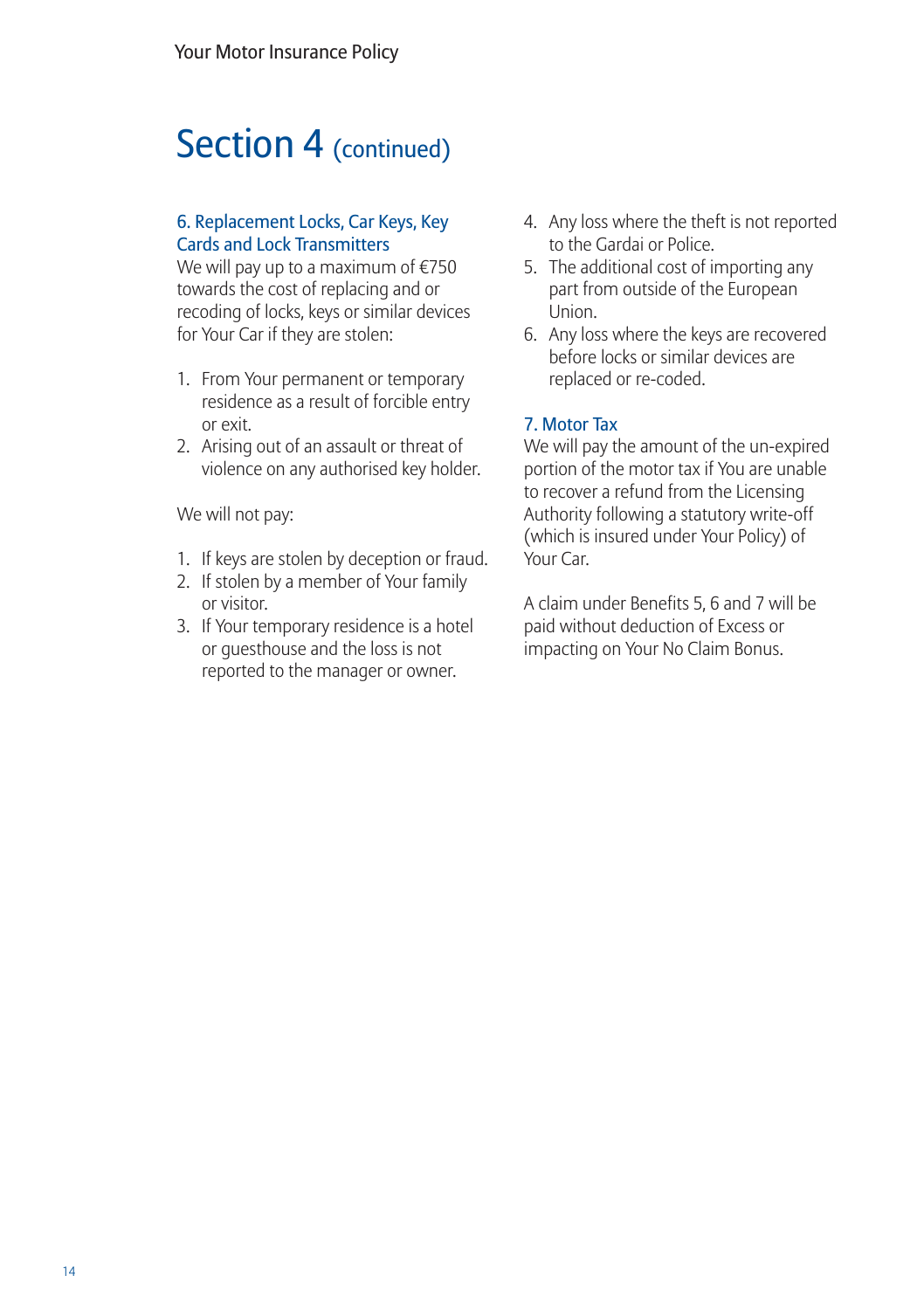## Section 5

#### Cover only applicable to Taxi Policies used for Hire and Reward purposes

We will pay for loss or damage to necessary Business Equipment which is defined as, and includes, the following:

- 1. Roof Sign
- 2. Meter
- 3. Radio
- 4. GPS Satellite Navigation System
- 5. Receipt printer
- 6. Card payment device

Payment will be (made for Accidental Damage, Fire or Theft claims) up to the value insured as notified to the Company and specified in Your Schedule subject to:

- 1. For Accidental Damage and Fire claims Your Car must also be damaged at the same time.
- 2. A claim payment under this Section of the Policy will be without application of an Excess or impact on Your No Claim Bonus.
- 3. The application of all Policy conditions and exceptions.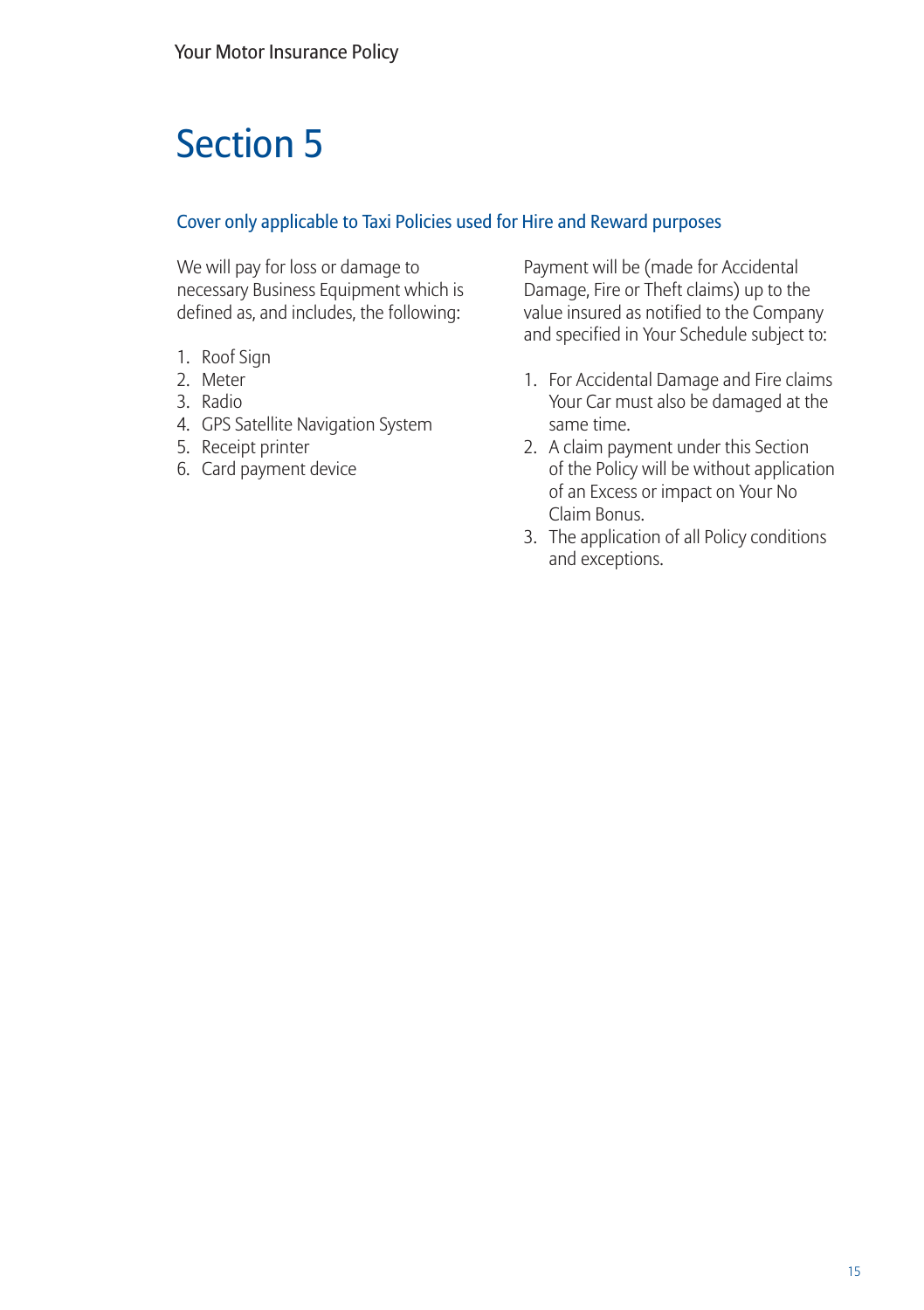## Policy Endorsements

The following Endorsements apply only if the Endorsement Number is shown in the Schedule and are otherwise subject to the terms, conditions, exceptions and general exceptions of Your Policy.

#### Endorsement No 1 – Exclusion of Accidental Damage cover for Learner Permit / Provisional Licence holders

We will not pay for loss or accidental damage to Your Car whilst it is being driven by or is in the charge of a person who holds a learner permit / provisional licence.

#### Endorsement 2 – Exclusion of Accidental Damage cover for Additional Drivers under 25 years of age

Section 3 (Accidental Damage) of this Policy does not apply to such additional driver(s) named in the current Certificate of Motor Insurance.

#### Endorsement No 3 – Windscreen breakage

Paragraph No 14 of Exceptions to Sections 2 and 3 is deleted. We will pay for breakage or repair of glass in the windscreen, windows and roof of Your Car including any scratching of the bodywork directly resulting from such breakage, where the claim is processed through our Aligned Windscreen Repair network.

The amount We will pay is limited to  $\epsilon$ 200 where the claim is not processed through our Aligned Windscreen Repair network.

A claim payment under this Section of the Policy will be without application of Excess or impact on Your No Claim Bonus and will be without regard to the age of the person in charge of Your Car at the time of damage.

Allianz reserve the right to increase premiums or change the terms and conditions of Your Policy or withdraw this benefit in the event of a poor claims experience.

#### Endorsement No 4 – Driving other Cars

We will insure You in respect of legal liability, as provided under Section 1 (Third Party Insurance) whilst You are driving another Private Car, provided such Private Car:

- 1. Does not belong to You or Your employer.
- 2. Is not hired or leased to either of the parties described above under a Hire Purchase or Leasing Agreement.
- 3. Is not the property of or in the custody or control of a Motor Trade business of which You are a director, member or employee.

Cover under this Endorsement is limited to use within Ireland and the United Kingdom only.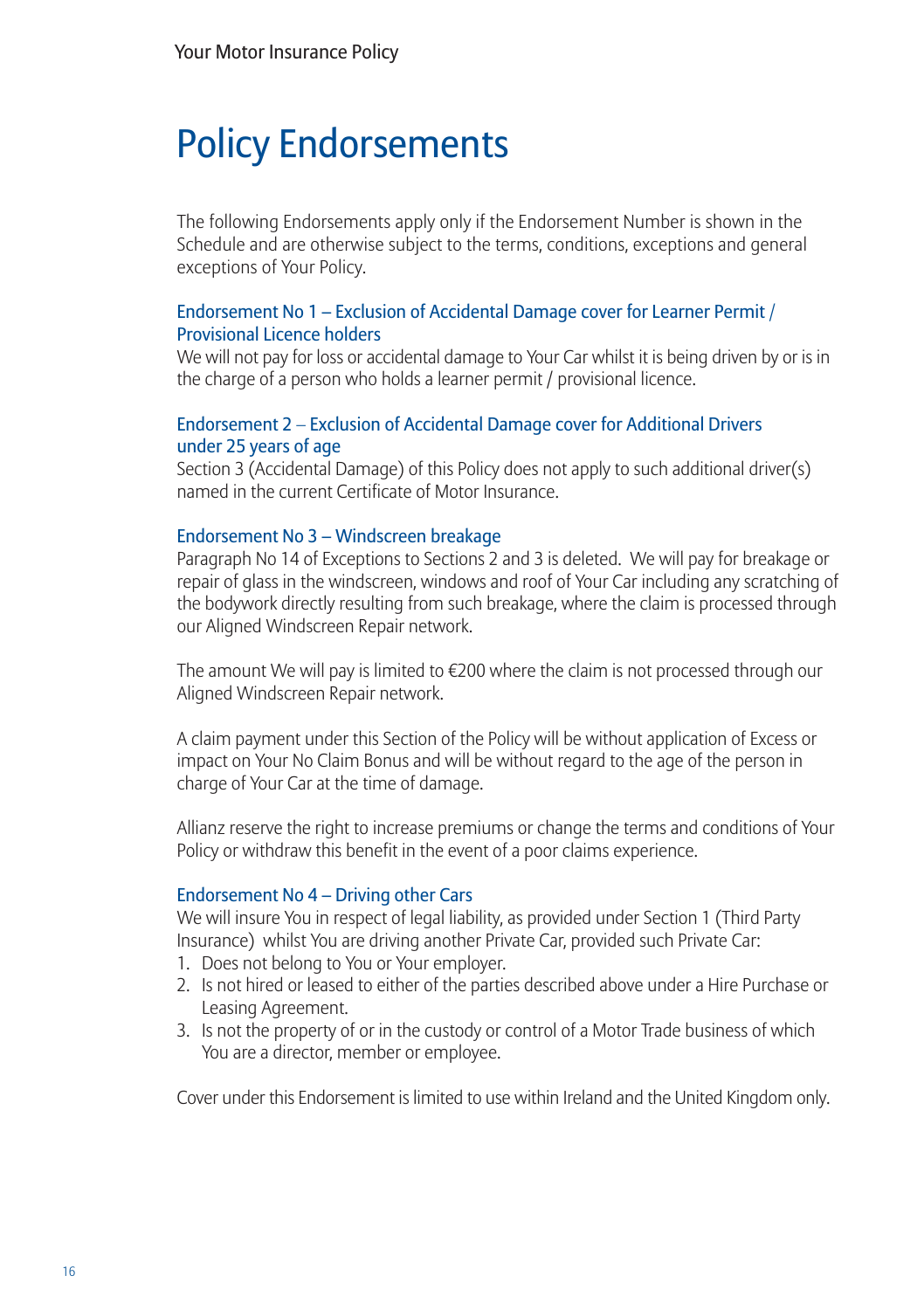#### Endorsement No 5 – Protected No Claim Bonus

In any consecutive three-year renewal period, where You make a Third Party or Accidental Damage claim, Your No Claim Bonus will be affected as follows:

| <b>Years of NCB</b><br>at Your last<br>renewal date | Years of NCB at next renewal date if You have had:   |                                                                   |                                                                     |                                                                                  |
|-----------------------------------------------------|------------------------------------------------------|-------------------------------------------------------------------|---------------------------------------------------------------------|----------------------------------------------------------------------------------|
|                                                     | A. No Claim in the<br>current Period<br>of Insurance | B. Any Claim in the current Period of Insurance                   |                                                                     |                                                                                  |
|                                                     |                                                      | Which is the<br>only claim<br>in the<br>last three year<br>period | Which is the<br>second claim<br>in the<br>last three year<br>period | Which is the third<br>or subsequent<br>claim in the<br>last three year<br>period |
| Nil<br>$\overline{2}$<br>3<br>4<br>5 or more        | $\overline{2}$<br>3<br>4<br>5<br>5 or more           | Nil<br>$\overline{2}$<br>3<br>4<br>5 or more                      | Nil<br>Nil<br>Nil<br>Nil<br>2                                       | Nil<br>Nil<br>Nil<br>Nil<br>Nil<br>Nil                                           |

Any claim payment for Windscreen Breakage, Theft or Fire Damage will be paid without impact on Your No Claim Bonus entitlement.

Allianz reserve the right to increase premiums or change the terms and conditions of Your Policy in the event of poor claims experience.

#### Endorsement No 6 – Personal Effects and Clothing

We will pay You (or at Your request, such other person as may be the owner of the property) for loss of or damage to personal effects and clothing while in or on Your Car by fire or theft (or attempted theft) or by accidental means provided that:

- 1. Our total liability shall be limited to €200 in respect of any one occurrence.
- 2. Payment to any person other than You shall be paid direct to that person who shall observe, fulfill and be subject to the terms, conditions, exceptions and general exceptions of Your Policy in so far as they can apply.
- 3. Your Car is not being used for hire and reward purposes at the time of the loss or damage.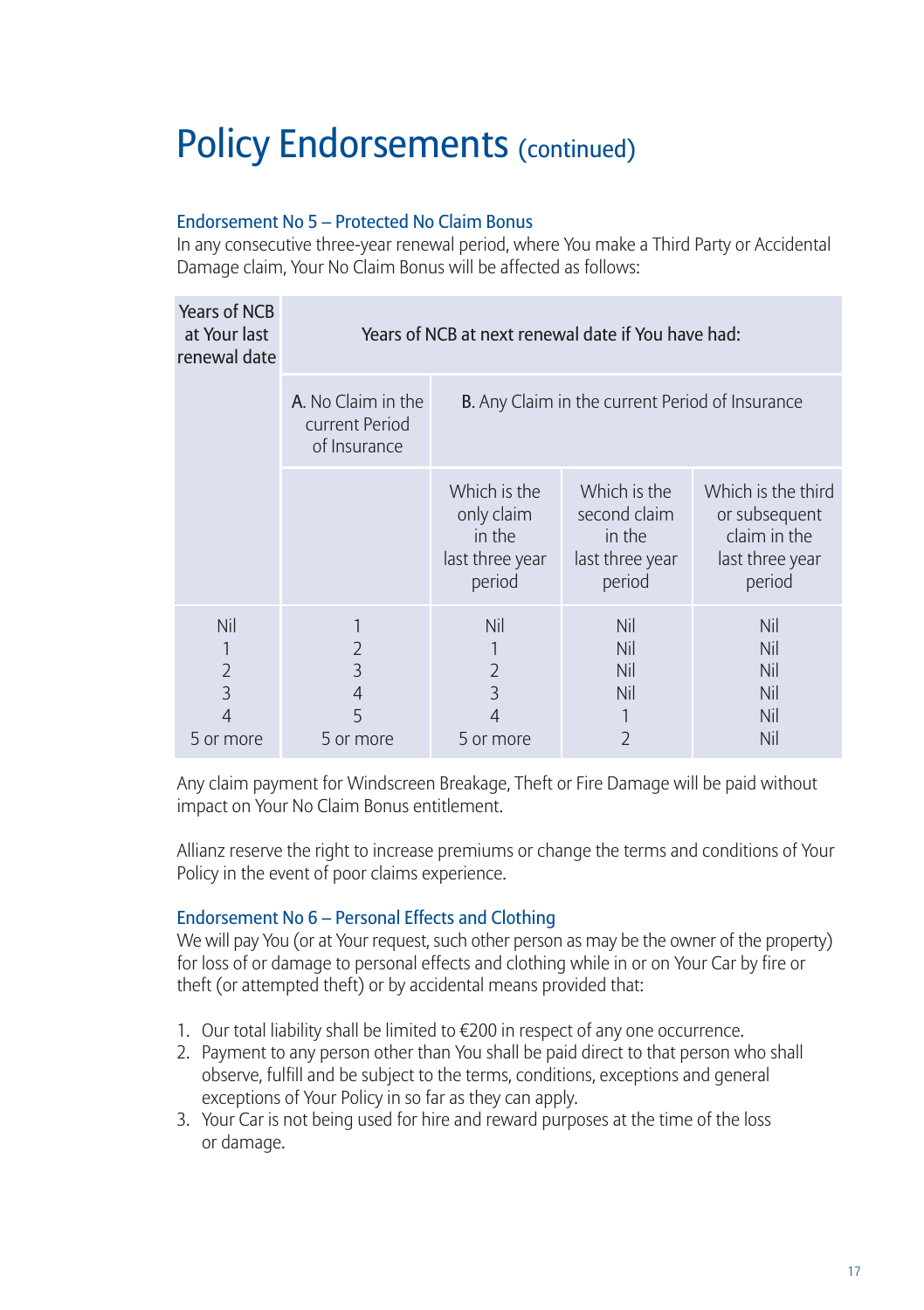We will not pay for:

- 1. Loss of or damage to money, stamps, tickets, documents or securities.
- 2. Loss of or damage to goods or samples carried in connection with any trade or business.
- 3. Loss of any property, portable satellite navigation Car units, portable DVD players / entertainment systems unless at the time of the loss such property was stored in the locked boot or closed compartment.

#### Endorsement No 7 – Exclusion of Accidental Damage Cover

Section 3 (Accidental Damage) of this Policy does not operate while the Car is being driven by You, the policyholder.

#### Endorsement No 8 – Personal Accident Benefits – Driver and Occupants of Car

Where the driver or any other occupant of the Car suffers injury by accidental external violent and visible means while traveling in Your Car, We will, at Your request, pay to the injured person or their legal personal representatives the benefits specified provided such injury shall, independently of any other cause and within three months, result in:

| Item No.                                                                                                                   | <b>Benefits</b> |
|----------------------------------------------------------------------------------------------------------------------------|-----------------|
| 1. Death                                                                                                                   | €12.700         |
| 2. Complete and permanent loss of sight of one or both eyes                                                                | €12,700         |
| 3. Loss by severance of one or more limbs at or above the<br>wrist or ankle                                                | €12.700         |
| 4. Permanent total disablement                                                                                             | €12.700         |
| 5. Temporary total disablement (payable for 50 Weeks after<br>excluding the first 14 days)                                 | €55 per Week    |
| 6. Medical, surgical and hospital fees (payable for up to 10 Weeks)<br>and cost of medical appliances necessarily incurred | €127 per Week   |

Provided that:

- 1. In respect of items 1 to 4 above, the total amount payable shall not exceed €12,700.
- 2. No benefit will be paid until the total amount has been ascertained and agreed. However payment on account may be made for temporary total disablement after a period of 8 Weeks has elapsed.
- 3. No benefit will be paid to the driver of the Car arising out of an accident where he/she: a. was convicted, or a prosecution is pending, under any road traffic legislation relating to the level, concentration or quantity of alcohol or drugs in their body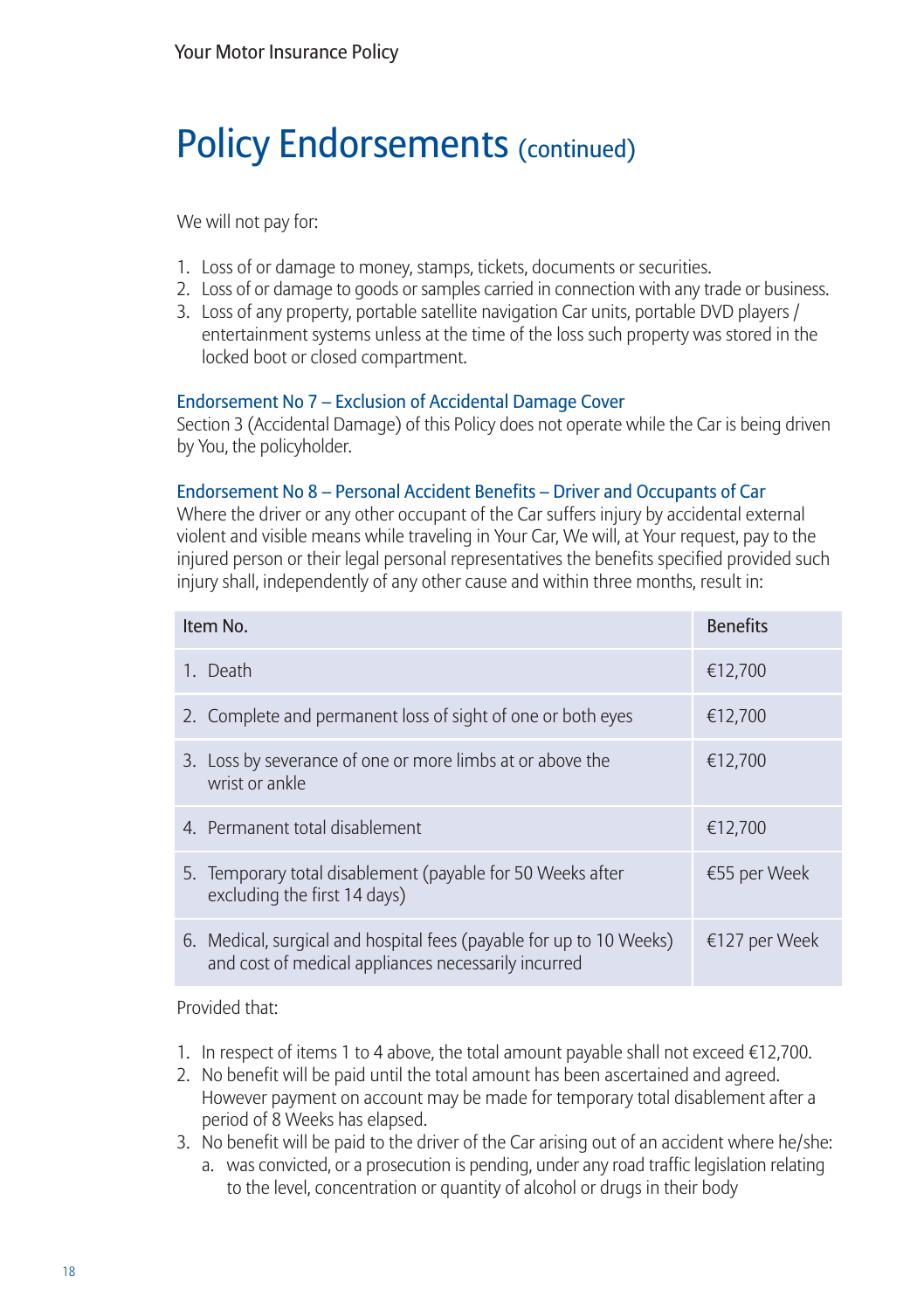- b. following a post mortem examination is found to have a higher level, concentration or quantity of alcohol or drugs in their body than is permitted by the road traffic legislation of the territory where the accident occurred
- c. is not permitted to drive as defined in the current Certificate of Motor Insurance.
- 4. Detailed accounts, receipts and other adequate documentation must be furnished to Us in respect of any claim for reimbursement under item 6 above.

#### Permanent Total Disablement

Means permanent inability to perform or attend to any business, profession or occupation.

#### Temporary Total Disablement

Means temporary inability to perform any part of usual business or occupation. Where an injured person has no remunerative occupation, business or profession, has retired, is a student or is unemployed, this benefit shall only be paid for the period the person was detained in hospital and otherwise at the discretion of the Company having regard to the medical evidence produced.

#### Hospitalisation

Means in-patient care for a period of more than seven consecutive days in an institution which has facilities for diagnosis, treatment and major surgery and has accommodation for persons as in-patients. It does not include a long term nursing unit, a geriatric or pre-convalescent ward or an extended care facility for convalescence, rehabilitation or other similar function.

Personal Accident Benefits are not available to any occupant(s) other than the driver when Your Car is being used for hire and reward purposes.

#### Endorsement No 9 – Inclusion of Loss of or Accidental Damage Cover for Trailers

We will pay for loss of or accidental damage to any trailer, details of which have been given to Us. The cover will be as stated in the Schedule and applied in the same manner as to Your Car under Sections 2 and 3 of this Policy.

#### Endorsement No 10 – Deletion of Accidental Damage (other than Fire or Theft) cover for Drivers under 30 Years of Age

Section 3 – Accidental Damage cover (other than Fire or Theft) of this Policy is deleted while the Car is being driven by or in the charge of any person under 30 years of age.

#### Endorsement No 11 – Satellite Tracker Device Installation

Where a Satellite Tracker device is installed as Our requirement, or in exchange for a premium reduction, We will not pay for loss of or damage, theft of, or attempted theft damage to Your Car, its accessories or spare parts unless the Satellite Tracker device is operational and maintained in accordance with the suppliers' recommendations.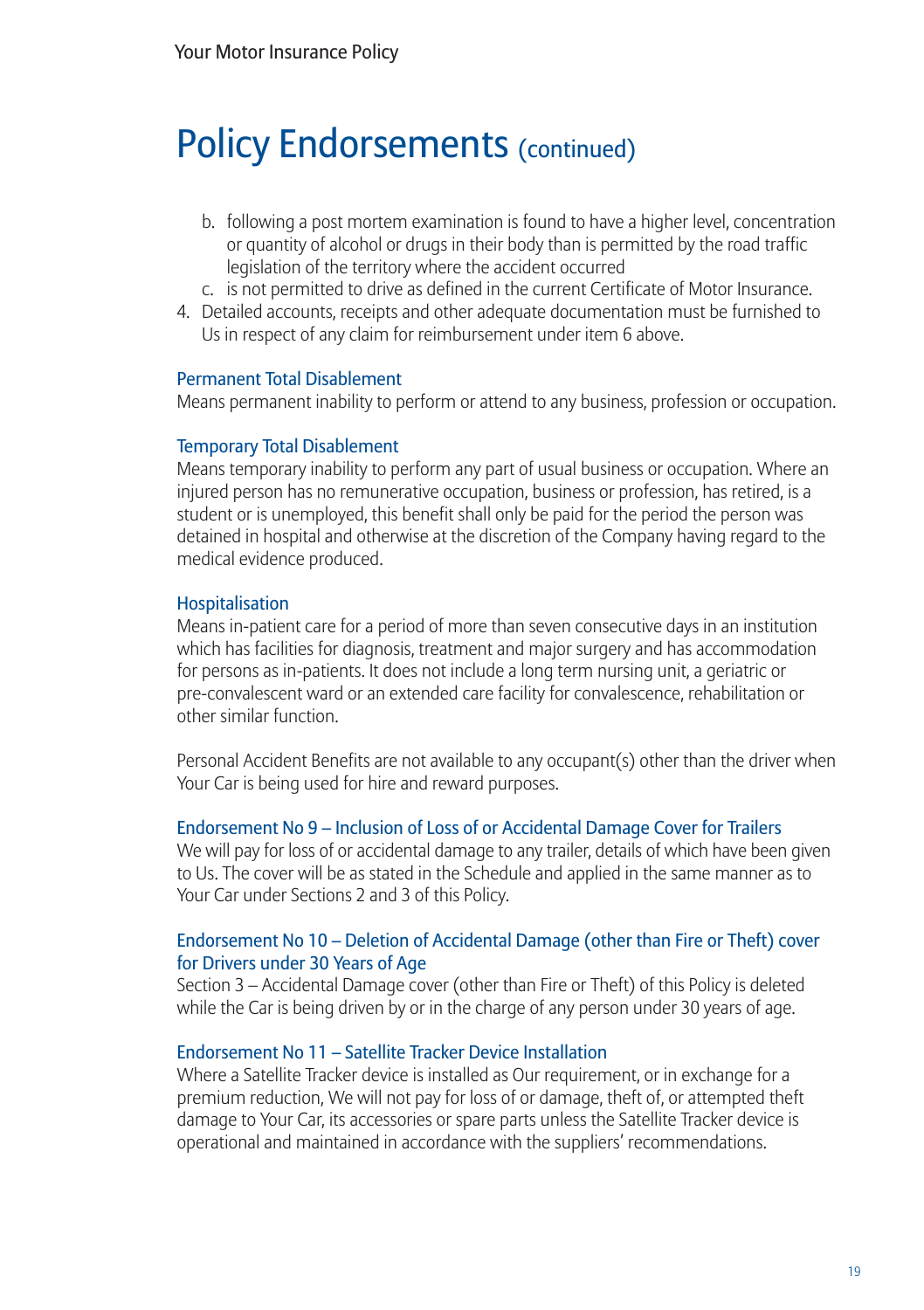#### Endorsement No 12 – Step-back No Claim Bonus Protection

As a result of any one claim Your No Claim Bonus will be reduced by 3 years, as follows:

| Years of NCB at Your<br>last renewal date | Years of NCB at next renewal date<br>if You have had: |                    |
|-------------------------------------------|-------------------------------------------------------|--------------------|
|                                           | One claim                                             | Two or more claims |
| $1 - 3$                                   | Nil                                                   | Nil                |
|                                           |                                                       | Nil                |
| 5 or more                                 |                                                       |                    |

If You make a claim the Step-back protection will not apply until You have reached 4 years No Claim Bonus and We will not charge You until You have reached this point.

Allianz reserve the right to increase premiums or change the terms and conditions of Your Policy in the event of poor claims experience.

#### Endorsement No 13 – Allianz Breakdown Assistance

| <b>Driveway and Roadside Assistance</b>                                                                                                                                                                                                                                                                                                                                                                                 |                                                                                                            |
|-------------------------------------------------------------------------------------------------------------------------------------------------------------------------------------------------------------------------------------------------------------------------------------------------------------------------------------------------------------------------------------------------------------------------|------------------------------------------------------------------------------------------------------------|
| <b>Benefits</b>                                                                                                                                                                                                                                                                                                                                                                                                         | <b>Emergencies Covered</b>                                                                                 |
| We will send a competent repairer to assist at the<br>breakdown site.                                                                                                                                                                                                                                                                                                                                                   | Mechanical or electrical<br>breakdown.                                                                     |
| We will cover the cost of towing Your Car to the<br>nearest competent repairer or to Your own<br>garage, whichever is the closest. The maximum<br>distance covered for this towing benefit is<br>50KM/30M from the location of Your breakdown.<br>Should You wish to have Your Car taken to a<br>garage beyond the maximum distance You may<br>do so at Your own cost by availing of our specially<br>negotiated rates. | Puncture that needs help to fix<br>or wheel change.<br>Keys broken in locks or keys<br>locked in Your Car. |
| We will relay up to two messages to family<br>members or business contacts on Your behalf.                                                                                                                                                                                                                                                                                                                              |                                                                                                            |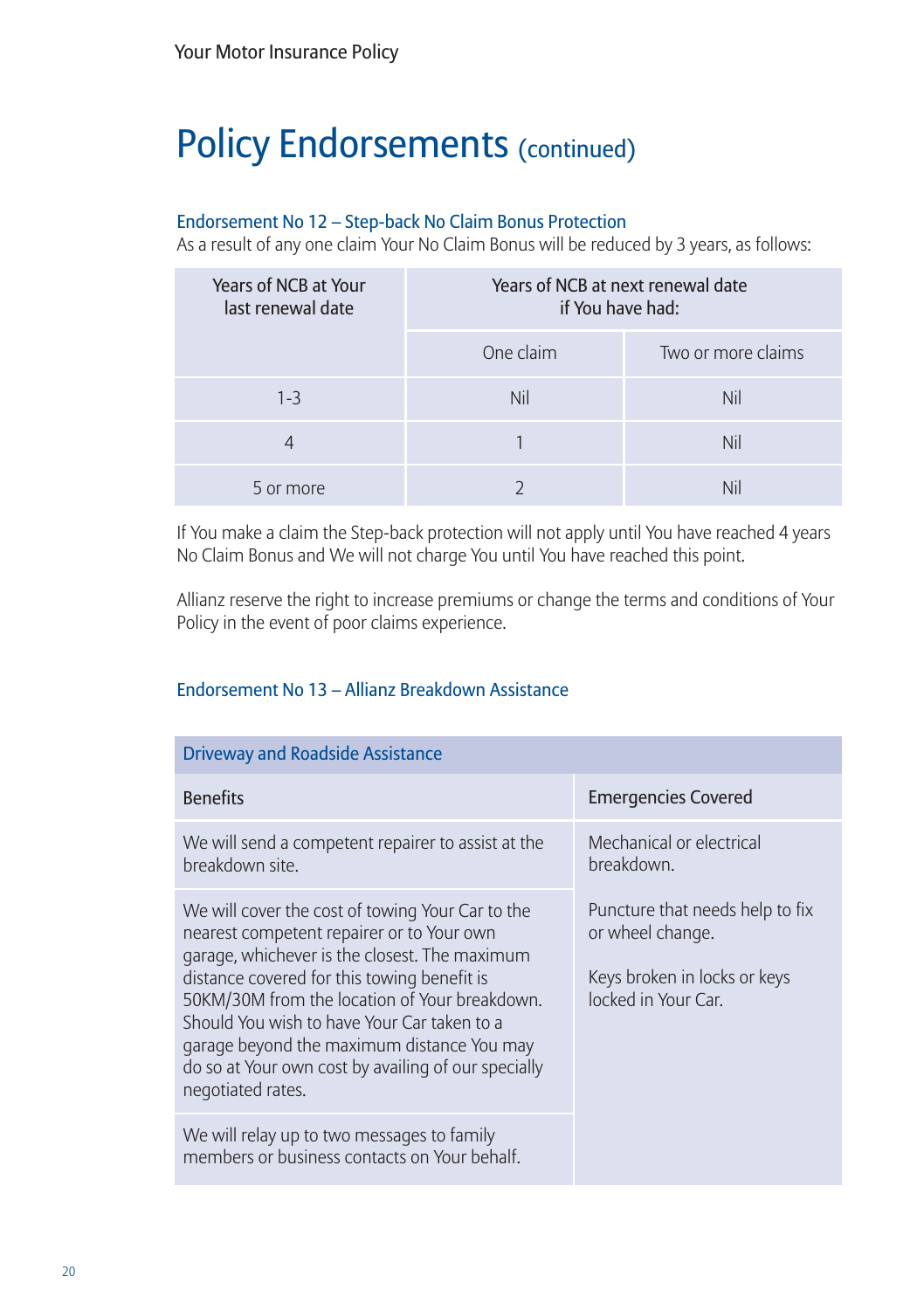| Journey Continuation - Republic of Ireland and Northern Ireland                                                                                                                                                                                                                                                                                                             |                                                                                                                                                   |  |
|-----------------------------------------------------------------------------------------------------------------------------------------------------------------------------------------------------------------------------------------------------------------------------------------------------------------------------------------------------------------------------|---------------------------------------------------------------------------------------------------------------------------------------------------|--|
| Journey completion for You and Your passengers<br>up to a maximum value of $\epsilon$ 150 / £100<br>or<br>A free courtesy Car (Class A) for up to 48 hours<br>and return journey to Your Car when repaired<br>or<br>Bed and breakfast accommodation where repairs<br>necessitate an overnight stay to a value of<br>€35 / £25 for each person to a maximum of<br>€150/£100. | Where Your Car breaks down in<br>Ireland (more than 30 km from<br>Your home address) and Your<br>Car cannot be repaired at the<br>breakdown site. |  |
| <b>Journey Continuation - Great Britain</b>                                                                                                                                                                                                                                                                                                                                 |                                                                                                                                                   |  |
| A courtesy Car (Class A) for up to 48 hours, to a<br>maximum benefit of $£150 / £100$ .                                                                                                                                                                                                                                                                                     | Where Your Car breaks down<br>in Great Britain and Your Car<br>cannot be repaired at the<br>breakdown site.                                       |  |
| When repairs have been carried out on Your Car<br>in Great Britain We may, with Your agreement,<br>make arrangements for You to travel and collect<br>it from the repairing garage.                                                                                                                                                                                         |                                                                                                                                                   |  |
| Where Your Car cannot be repaired prior to Your<br>departure date, Your Car will be towed to Your<br>departure port.                                                                                                                                                                                                                                                        |                                                                                                                                                   |  |
| In such circumstances, arrangements will be<br>made to repatriate Your Car to Ireland and for<br>onward towing to the nearest competent repairer<br>or to Your own garage, whichever is closest.                                                                                                                                                                            |                                                                                                                                                   |  |
| The Ferry Company may insist that You<br>accompany Your Car on its homeward journey.                                                                                                                                                                                                                                                                                        |                                                                                                                                                   |  |
| With above options You are required to provide<br>Us with details of Your return ferry ticket.                                                                                                                                                                                                                                                                              |                                                                                                                                                   |  |

If You have one of the breakdown emergencies listed above, You should call: Locall 1890 48 48 48 (if calling within the Republic of Ireland). Call 00353 1 6133666 (if calling within Northern Ireland or Great Britain i.e. England, Scotland and Wales).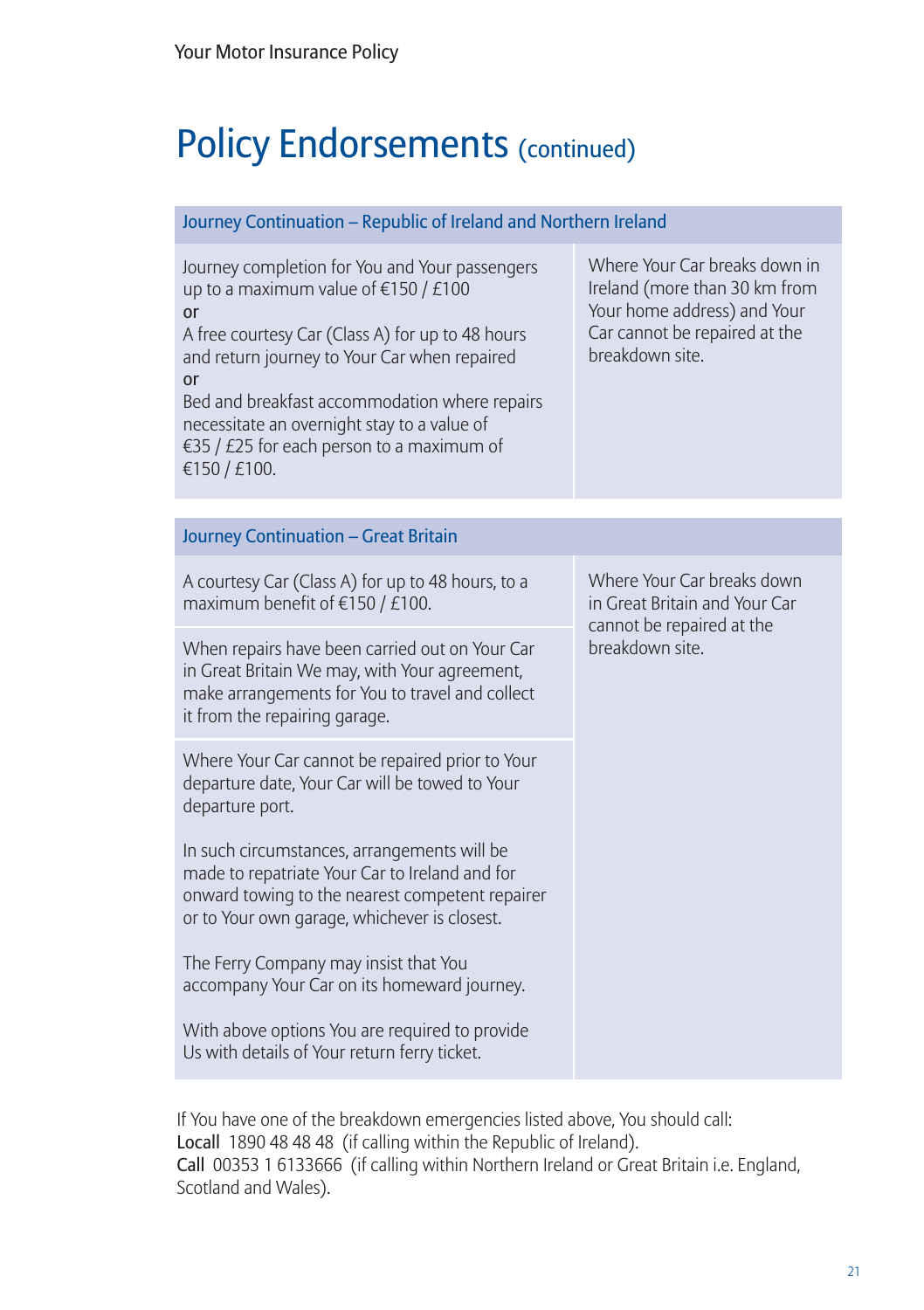The following terms and conditions apply to Allianz Breakdown Assistance service:

- We will provide assistance for up to and including 4 callouts in any one period of insurance.
- Cover is provided in respect of Your permanent Car only.
- Cover is not available for Electric Cars.
- The cost of draining or removing contaminated / incorrect fuel type or lubricant is not covered. However, We will tow Your Car to the nearest competent garage (maximum 50KM/30M) for assistance. You will have to pay for any work carried out.
- You are not entitled to avail of Breakdown Assistance for incidents which are covered under Your Comprehensive Motor Policy including:
	- 1. assistance for accidents
	- 2. lost or stolen keys
	- 3. glass breakage
	- 4. fire damage
	- 5. attempted theft
- Additional Breakdown Assistance will not be provided within 2 working days from the time of the provision of the most recent Breakdown Assistance, when the cause of the fault, which led to this provision, has not been rectified.
- Allianz will not be responsible for any expense You incur without Our approval or for expenses You incur without Our prior agreement.
- You must be present at Your Car when the repairer arrives. If You are not present at Your Car and We cannot assist You, You will have to pay for any future assistance.
- When Your Car has been delivered to a competent repairer, the cost of repairs and cost of replacement parts will be borne by You.
- Your Car must be kept in a roadworthy condition and You must ensure that it is maintained in accordance with manufacturer's requirements.
- We will not be responsible for the repatriation costs in circumstances where the estimated cost of repatriation and /or storage exceed the current Irish market value of Your Car.
- The Allianz Breakdown Assistance service covers the island of Ireland and Great Britain.
- Breakdown Assistance does not cover You for recovery which requires specialist equipment.
- The onward travel or delivery of passengers or goods that You are carrying in a commercial capacity, at the time of breakdown, is not covered under the Allianz Breakdown Assistance service.
- The provision of the courtesy Car is subject to availability and if We are unable to provide You with one, You are entitled to avail of the other journey continuation benefits offered by this scheme. However, the cost of all onward travel must be agreed with Us first.
- In hiring a courtesy Car, it is Your responsibility to ensure You meet the requirements of the Hire Company. The courtesy Car is for Your personal use only and may not be operated by You for the carriage of passengers for hire and reward.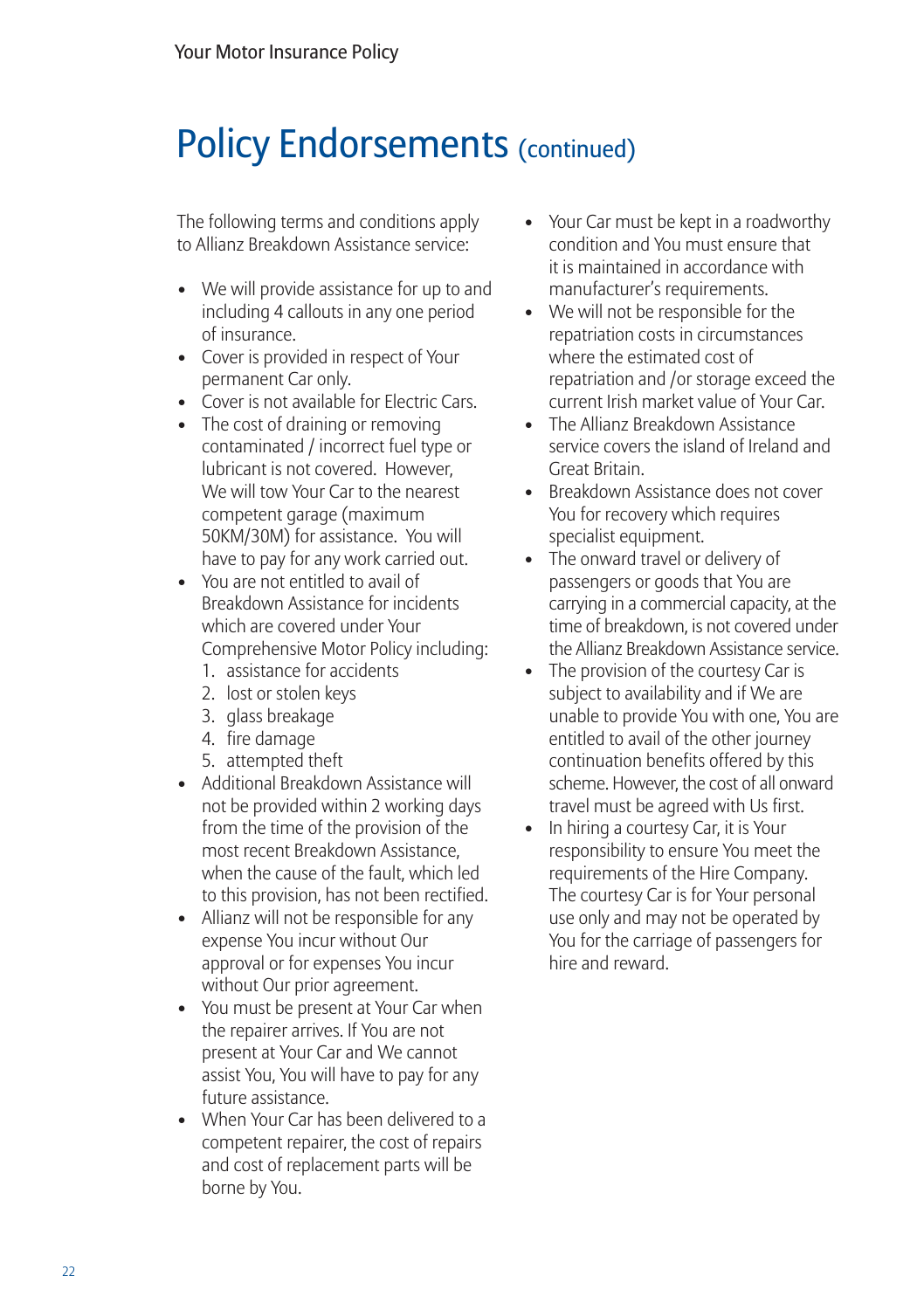## General Exceptions

#### Applicable to all Sections of the Policy

This Policy does not cover, except so far as is necessary to meet the requirement of the road traffic legislation:

- 1. Any injury, loss or damage occurring while Your Car is being:
	- a. Driven by any person or used for any purpose not allowed by the Certificate of Motor Insurance other than cover for loss or damage to Your Car and accessories or spare parts while in or on the Car arising from "Theft" as described in Section 2.
	- b. Driven by You, unless You hold a licence to drive the Car.
	- c. Driven with Your general consent by any person who does not hold a licence to drive the Car.

Exceptions (b) and (c) do not apply if the person has previously held, and is not disqualified from, holding or obtaining such a licence.

- 2. Liability accepted under an agreement, unless the liability would have existed even without the agreement.
- 3. Injury, loss or damage arising from:
	- a. Ionising, radiations, or contamination by radioactivity from any irradiated nuclear fuel or from any nuclear waste from the combustion of nuclear fuel.
	- b. The radioactive, toxic, explosive or other hazardous properties of any explosive nuclear assembly or of its nuclear component.
- 4. Any injury, loss or damage caused by:
	- a. Earthquake.
	- b. Riot or civil commotion, or in connection with any action taken in controlling, preventing, suppressing or in any way relating to riot and civil commotion.
- 5. Loss of or accidental damage to Your Car, and its accessories or spare parts while in or on the Car, occasioned by pressure waves caused by aircraft travelling at sonic or supersonic speeds, or items dropped from them.
- 6. Any accident, injury, loss, damage or liability when any Car covered by Your Policy is in an area of an aerodrome, airport, airfield or military establishment that is used for:
	- a. Take off or landing of aircraft or movement of aircraft on the ground.
	- b. Aircraft parking, including the associated services roads, refuelling areas, ground equipment parking areas, hangers and maintenance areas.
- 7. Notwithstanding any provision to the contrary within this insurance, or any Endorsement thereto, it is agreed that this insurance excludes liability, loss, damage, cost or expense of whatsoever nature directly or indirectly caused by, resulting from or in connection with any of the following, regardless of any other cause or event contributing concurrently or in any other sequence to the loss: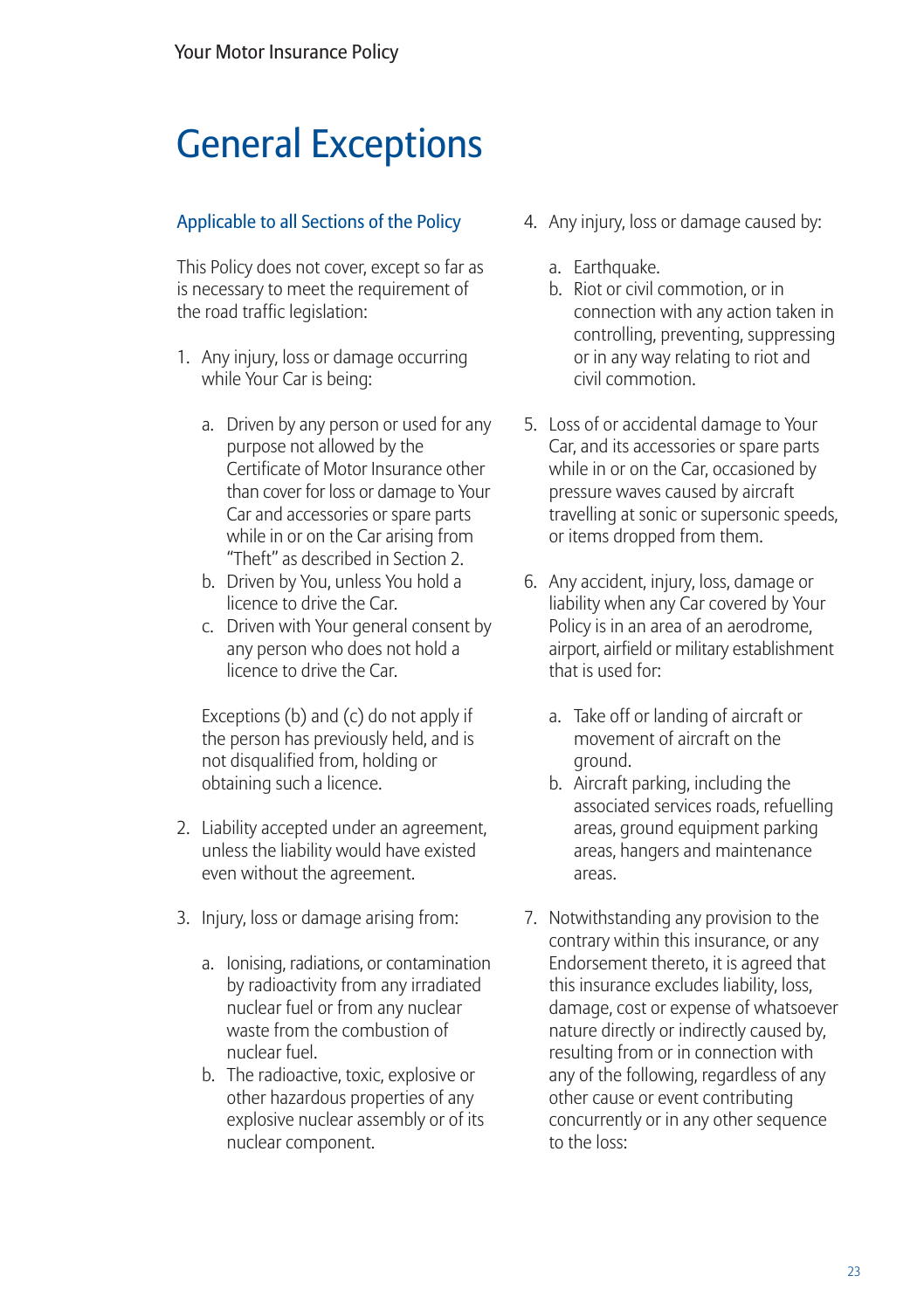### General Exceptions (continued)

- a. War, invasion, acts of foreign enemies, hostilities or warlike operations (whether war be declared or not), civil war, rebellion, revolution, insurrection, civil commotion assuming the proportions of or amounting to an uprising, military or usurped power.
- b. Any act of terrorism.

#### Act of Terrorism

Means an act, including but not limited to, the use of force or violence and / or the threat thereof, of any person or group(s) of persons, whether acting alone or on behalf of or in connection with any organisation(s) or government(s), committed for political, religious, ideological or other purposes including the intention to influence any government and / or to put the public, or any section of the public, in fear.

This Policy also excludes liability, loss, damage, cost or expense of whatsoever nature directly or indirectly caused by, resulting from or in connection with any action taken in controlling, preventing, suppressing or in any way relating to (a) and/or (b) above.

If the Company alleges that, by reason of this General Exception, any liability, loss, damage, cost or expense is not covered by this Policy the burden of proving the contrary shall be upon the Insured.

In the event that any portion of this General Exception is found to be invalid or unenforceable, the remainder shall remain in full force and effect.

- 8. This Policy excludes liability, loss, damage, cost or expense of whatsoever nature directly or indirectly caused by, resulting from or in connection with:
	- a. the loss of, alteration of or damage to
	- or
	- b. a reduction in the functionality, availability or operation of:

a computer system, hardware, program, software, data, information repository, microchip, integrated circuit or similar device in computer or noncomputer equipment that results from malicious or negligent transfer (electronic or otherwise) of a computer program that contains any malicious or damaging code including but not limited to computer virus, logic bomb or trojan horse.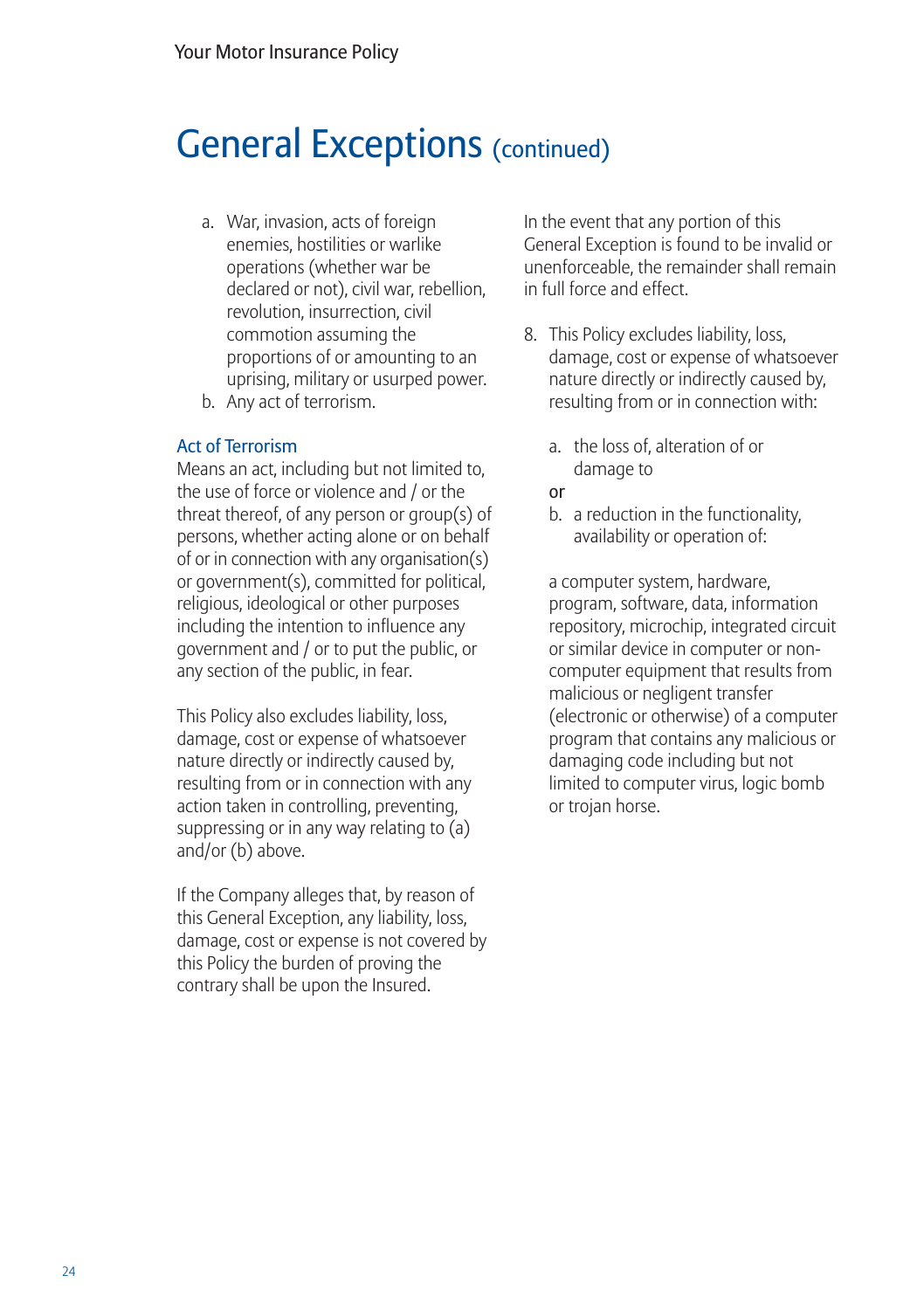### Claims Procedure

You must report to Us immediately any accident, injury, loss or damage which may give rise to a claim under this Policy.

All incidents must be reported to our Emergency Services phone number: Republic of Ireland 1890 48 48 48 Northern Ireland or United Kingdom 00353 1 6133666.

#### What to do in the event of an accident

In the event of an accident You should obtain the following information:

- 1. The names, contact details and vehicle details of all parties involved.
- 2. The insurance details including the Policy number of all parties involved.
- 3. Details of any witnesses to the incident or members of An Garda Siochana / Police that attended the scene of the accident.

#### You must also:

- 1. Not admit responsibility, sign any statement or negotiate the settlement of any claim, without the written agreement of Allianz.
- 2. Complete any form(s) We may send You.
- 3. Give Us all information and assistance required.
- 4. Notify Us immediately of any impending prosecution, inquest or fatal inquiry, writ or summons.
- 5. Send Us, as soon as possible, any writ or summons, letter or other documents You may receive.
- 6. The registration and insurance details of Your Car should be provided to any other party involved and also An Garda/Police, if requested.
- 7. If any person is injured, the accident must be reported to An Garda/Police, whether they attend the scene of not.

If You do not do so, We reserve the right not to pay a claim. We are entitled, at any stage during any claim, to take over and conduct the defence or settlement of the claim, and, at our discretion, to pursue the claim for our own benefit in the name of any person insured.

#### *Important Note*

If you are involved in an accident with a visiting motorist from outside the country, report the accident to the Motor Insurers Bureau of Ireland, 3/4 South Frederick Street, Dublin 2. Telephone number: 00353 1 6769944, Website: www.mibi.ie

#### Claims payment

Payment(s) We will make under Sections 2 and 3

#### Sections 2 & 3: What does "pay" mean ?

The word "pay" means that We may, at our option, make a payment in cash of the amount of loss or damage, or may repair, reinstate or replace the Car. If We know that Your Car is the subject of a Hire Purchase or Leasing Agreement, any payment will be made to the owner to the extent of their legal entitlement.

In the event that Your Car is deemed to be either a statutory write-off or a financial write-off, We will not pay more than the market value of Your Car immediately prior to the loss or damage.

We will determine the market value of Your Car to be the monetary value You could reasonably expect to pay for Your Car had You bought it immediately prior to the loss or damage. This will be determined by other Cars available in the market of comparative make, model, engine capacity, age, mileage, ownership history, general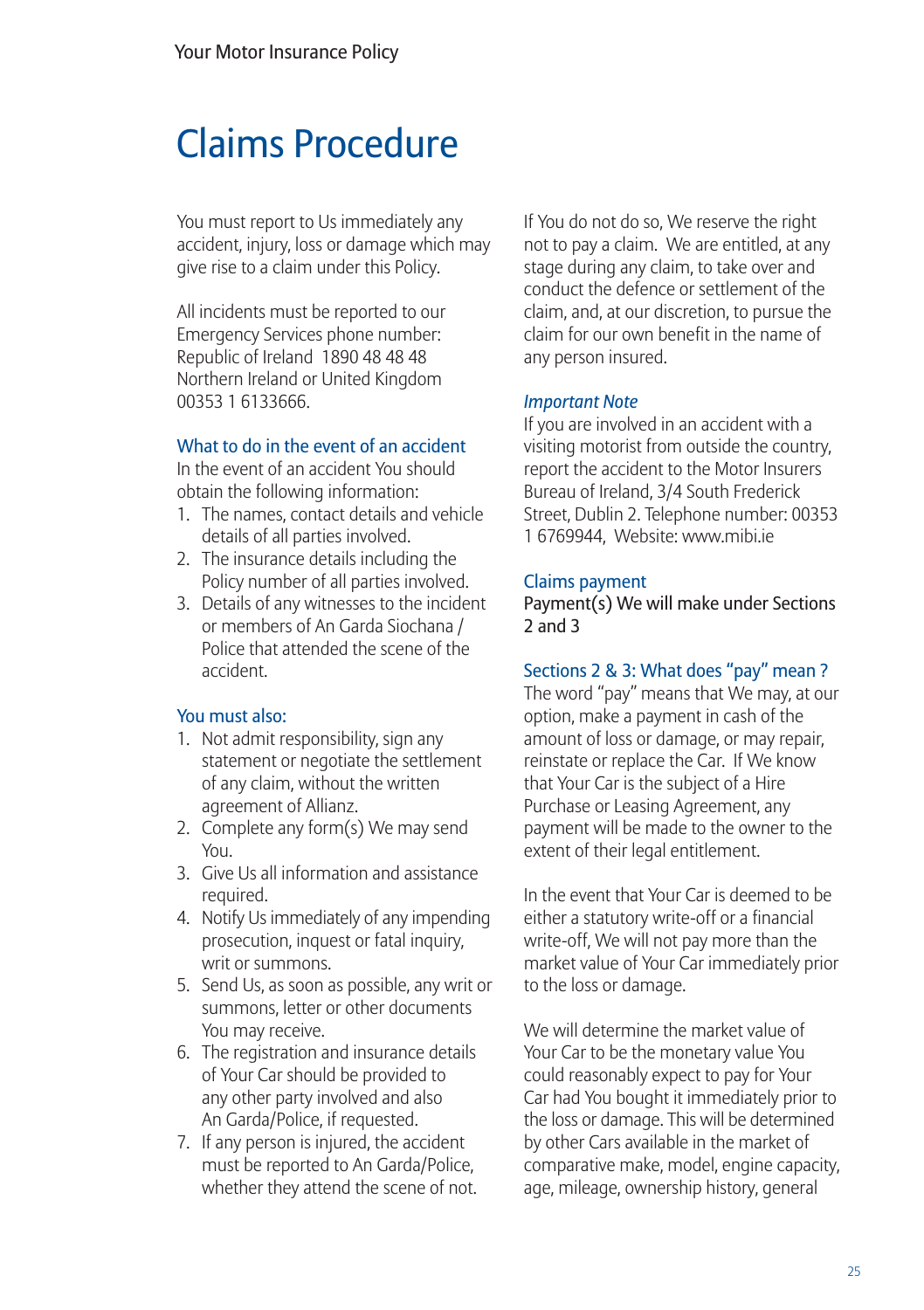### Claims Procedure (continued)

condition and any other relevant factors. We may use an independent specialist firm to determine the appropriate monetary value.

A statutory write-off means that a suitably qualified assessor has deemed the Car no longer fit for return to the road and should be either destroyed or rendered for parts.

A financial write-off means that the Car can be repaired to a safe condition but the cost of repairs renders it uneconomic to do so.

If We pay a claim on either a statutory or financial write-off basis, We reserve the right to own or destroy the salvage or to obtain an offer for the salvage on Your behalf which will be offset against the valuation*.*

#### Repairs, Collections and Delivery

You may authorise repairs to a maximum of €650 provided an estimate is sent to Us immediately.

If Your Car is immobile as a result of an accident, fire or attempted theft We will pay the reasonable cost of removal to the nearest repairer.

We will also cover the reasonable cost of storing or protecting Your Car for up to a maximum of 3 days from the date of loss or damage.

The repairer may require You to pay the Excess before Your Car is released.

#### Other Insurance

If any loss or damage is covered by any other insurance, We will not pay more than our rateable proportion. This does not override the references to other insurances (Exceptions to Section 1).

#### Rights of recovery

If the law requires Us to pay a claim which would not otherwise be covered by Your Policy, We reserve the right to recover the amount from You or the person on whose behalf We make the payment.

#### Getting Your Car repaired

If Your Car suffers damage which is covered by Your Policy, We recommend that You take it to one of our Aligned Repairers, or that You arrange for its collection by one of them.

If You do not use an Aligned Repairer, You should arrange for an estimate of repair costs to be sent to Us by Your selected repairer. You may authorise repairs provided the estimate does not exceed €650.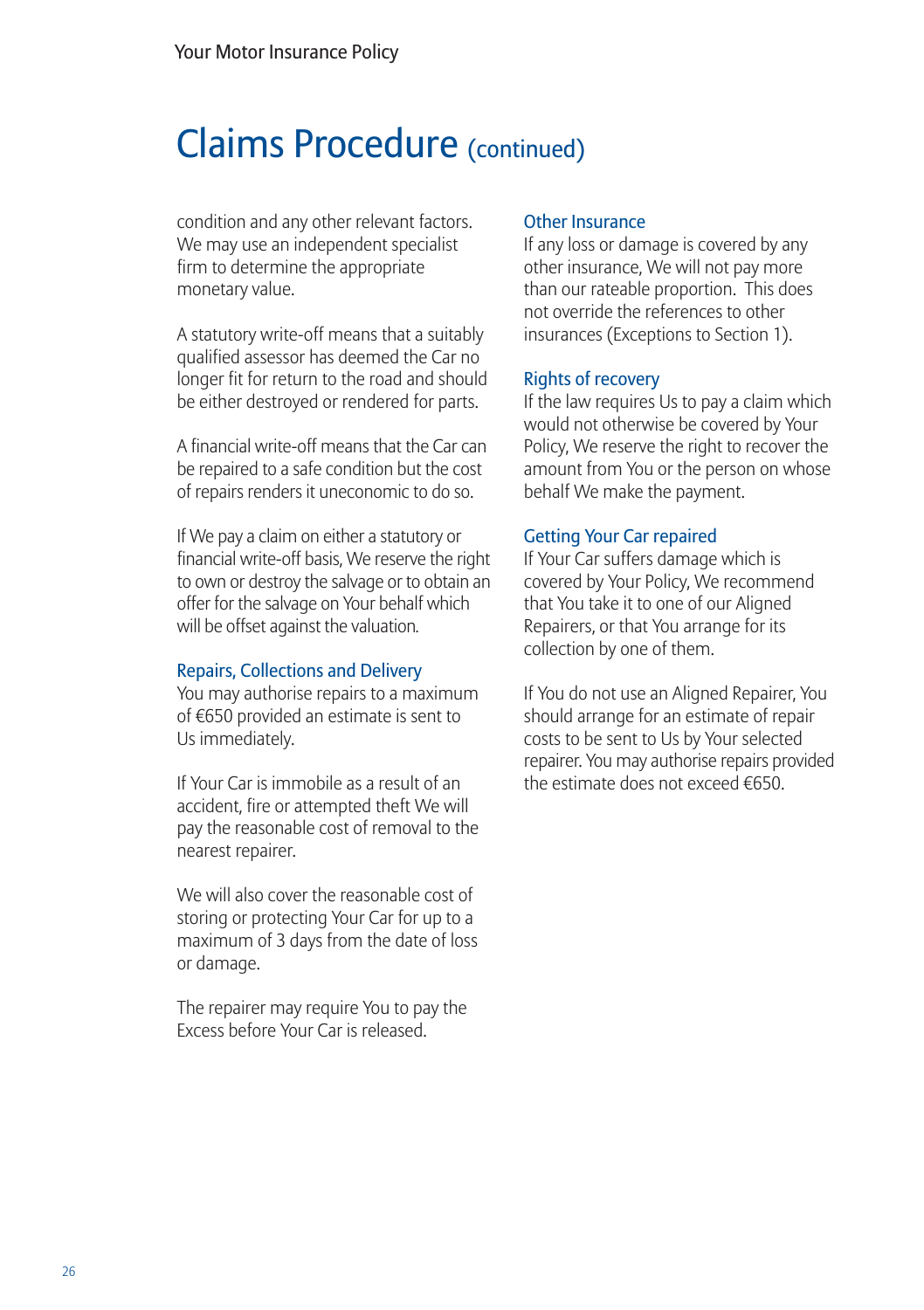## Allianz Accident, Fire and Theft Emergency Assistance

Allianz Accident, Fire and Theft Emergency Assistance is available to all policyholders who have Comprehensive Cover while driving anywhere in Ireland.

We will provide assistance in the event of an accident, fire, theft or attempted theft free of charge.

Policyholders who have opted for Third Party Fire & Theft Cover can avail of the emergency service free of charge if their Car goes on fire or has been the subject of a theft or an attempted theft.

- Our service is available 24 hours a day, 365 days a year.
- If possible We will get You back on the road.
- If Your Car is badly damaged and un-roadworthy We will ensure that You and Your passengers are brought home.
- We will tow Your Car to an Aligned Repairer for repairs.
- While You are waiting for Your Car to be repaired, We will give You a free \*replacement Car (Class A) for up to 5 days.
- We will settle directly with Our Aligned Repairer saving You from making any payment other than Your Policy Excess.
- If Your Car is stolen, We will supply You with a \*replacement Car (Class A) for up to 14 days. If Your Car has not been recovered after this time, We will then settle Your claim.

All You have to do is call: Republic of Ireland Local 1890 48 48 48 Northern Ireland 00353 1 6133666.

\**Replacement Car – it is Your responsibility to ensure You meet the requirements of the hire company. The courtesy Car is for Your personal use only and may not be operated by You for the carriage of passengers for Hire and Reward. Terms and conditions apply.*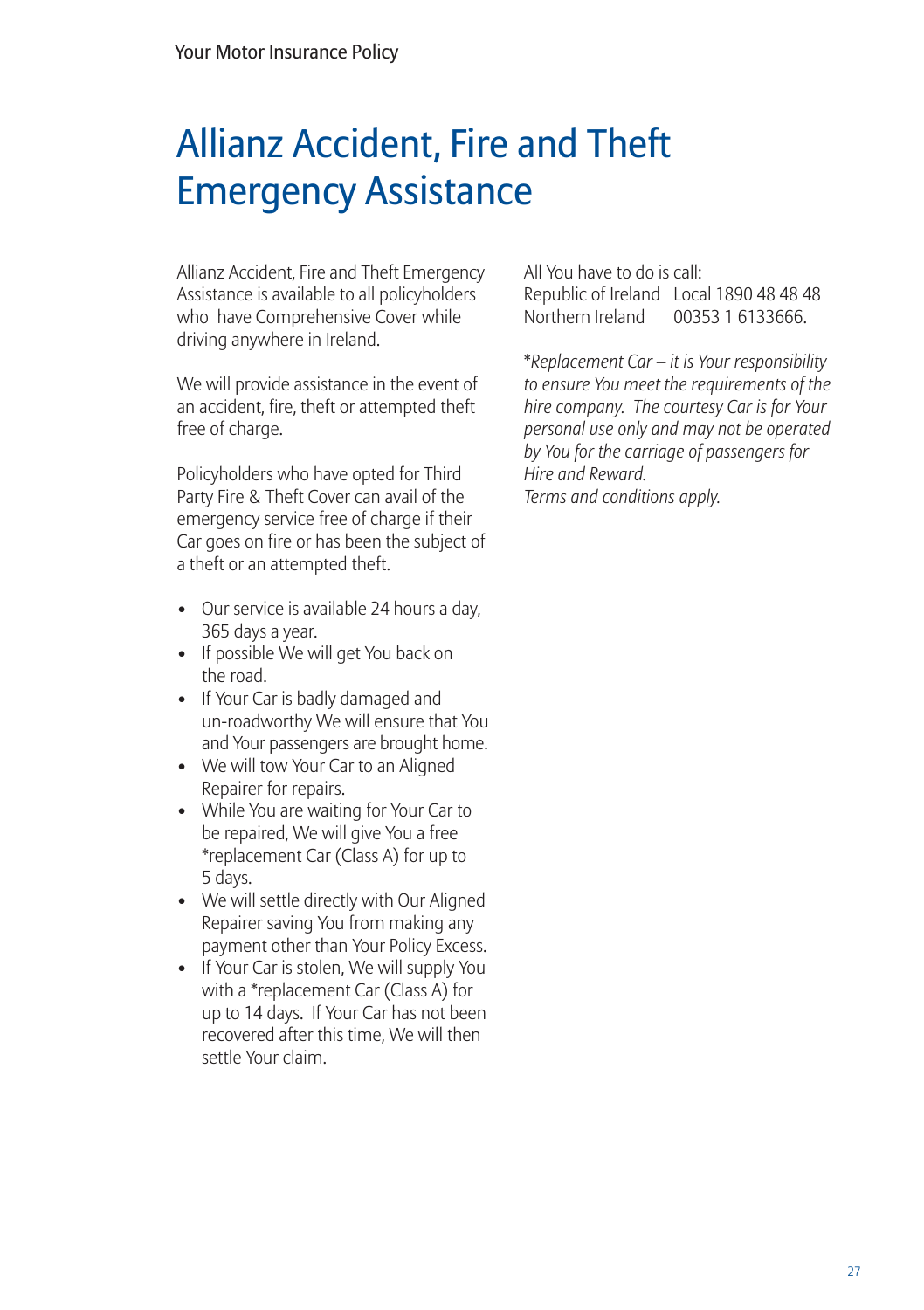### Consumer Information

#### Your insurer

The underwriter of your insurance is Allianz p.l.c., having its registered office at Allianz House, Elmpark, Merrion Road, Dublin 4, companies registration office No. 143108. Vat no 4887986M. Our contact details are: telephone: +353 1 6133666 fax: +353 1 6605214, and email: info@allianzdirect.ie

#### Regulatory Status

Allianz p.l.c. is regulated by the Central Bank of Ireland and is subject to the Central Bank of Ireland's Consumer Protection Code and Minimum Competency Code which offer protection to consumers. These Codes can be found on the Central Bank's website www.centralbank.ie.

#### What we do

Allianz p.l.c. is a non-life insurance undertaking which underwrites personal, commercial, education, religious and social insurance products.

#### How we charge

The charge for our services is the premium (including applicable government levy and/or premium taxes). This premium, and any optional covers are separately specified in your Schedule/Renewal notice.

#### Default

Non-payment of your premium or part thereof or breach by you of certain conditions of your policy may lead to your policy being revoked or cancelled.

#### Language

Your policy and all communications with you or by you to us will be in English.

#### Compensation

Please note that in the event of Allianz being unable to pay a claim, you may be entitled to compensation from the Insurance Compensation Fund in Ireland.

#### Right of Withdrawal

You have the right to withdraw from this policy, provided you have not made a total loss claim, within 14 days of the latest of: (1) the starting date of cover, or (2) the date on which you receive the full terms and conditions of your Policy. Withdrawal effectively means that no policy was ever in place, and you may exercise this right by notice in writing to us at the address given above, quoting your policy number. Should you exercise this right we will refund you any part of your premium you have paid less a premium transaction charge as detailed in Your schedule. If the cover is motor insurance, the premium cannot be refunded until the Allianz Certificate of Motor Insurance and Insurance Disc have been returned to Allianz. Please note that the right of withdrawal does not apply if the insurance policy under which insurance cover is provided is for less than 1 month.

#### Governing law

Notwithstanding the provisions of Arbitration within the Policy, the Irish courts will have jurisdiction to hear any dispute. The laws of Ireland will apply to your policy.

#### Policy Alteration, Additional and Return Premiums

Where Your policy is altered or cancelled during any Period of Insurance, We will re-calculate Your premium. This may result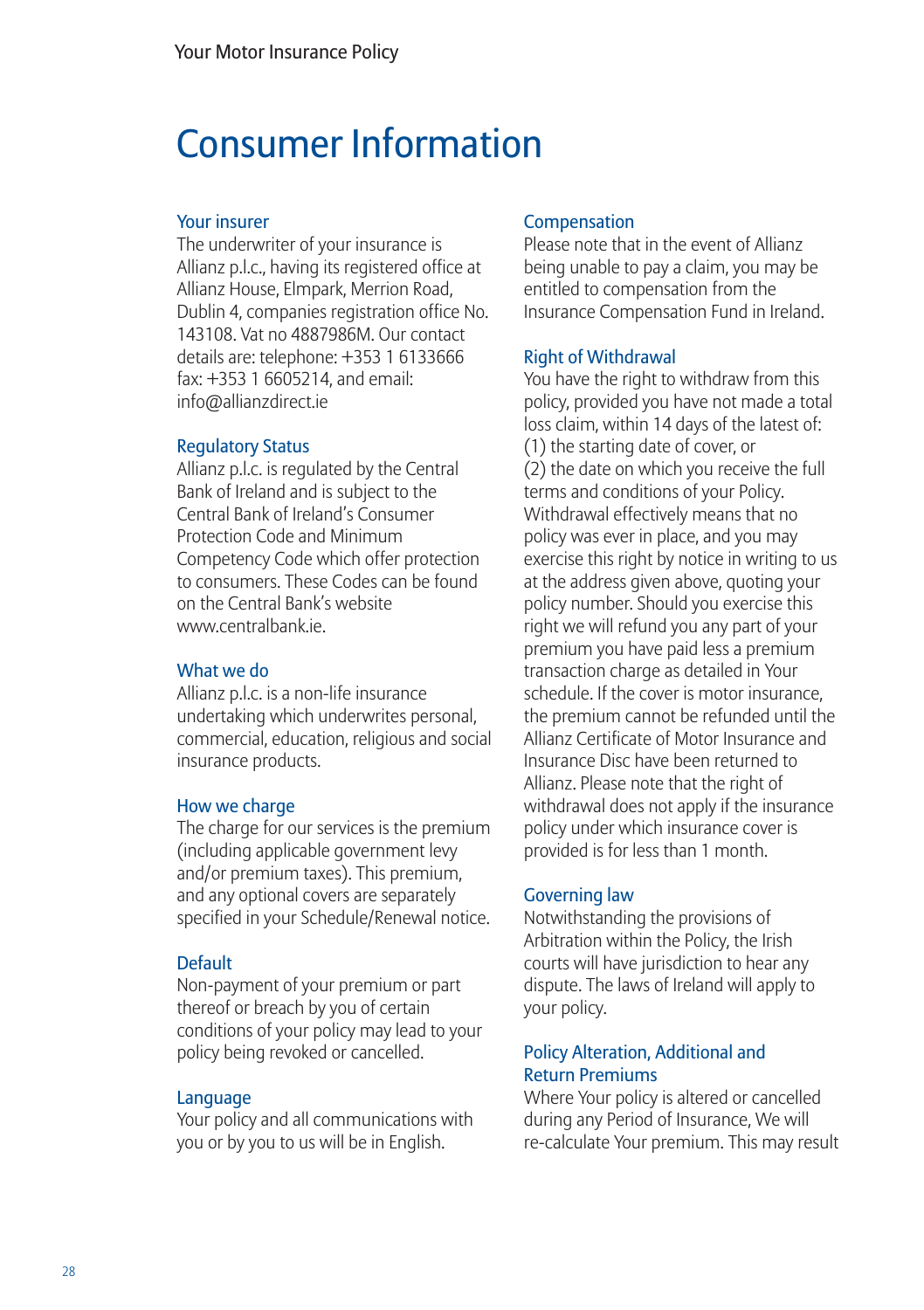### Consumer Information (continued)

in an additional premium due to Us, or a return premium due to You. A premium transaction charge may be applied to all such alterations, as detailed in Your schedule.

Where applicable, the premium transaction charge will be added to any additional premium due to Us, or deducted from any return premium due to You. We will only charge or refund a premium provided the amount is greater than or equal to the amount detailed in Your Schedule. Where applicable, a government levy applies to all premium calculations.

#### Alteration to terms and conditions

In the event of a claim we may advise you, at the time of your next renewal, of altered policy terms and conditions which increase your premium and/or excess, and/or reduce cover.

#### **Complaints**

We aim to deliver the very highest standards of customer care. If you have any enquiry or complaint, please contact, with your policy/quote number and details: Head of Customer Focus, Allianz p.l.c., Allianz House, Elmpark, Merrion Road, Dublin 4.

+353 1 6133000 (tel), info@allianz.ie If your complaint is not resolved to your satisfaction and you remain dissatisfied with our final response to your complaint you can refer your complaint to:

(1) The Financial Services Ombudsman Bureau, 3rd Floor, Lincoln House, Lincoln Place, Dublin 2.

1890-882090 (locall), +353 1 6620899 (tel), +353 1 6620890 (fax),

email – enquiries@financialombudsman.ie website – www.financialombudsman.ie

and/or

(2) Insurance Information Services – Irish Insurance Federation, 39 Molesworth Street, Dublin 2.

+353 1 6761914 (tel), +353 1 6761943 (fax), email – iis@iif.ie website – www.iif.ie

The Financial Services Ombudsman will examine complaints from all customers, except limited companies with a turnover of €3 million and above.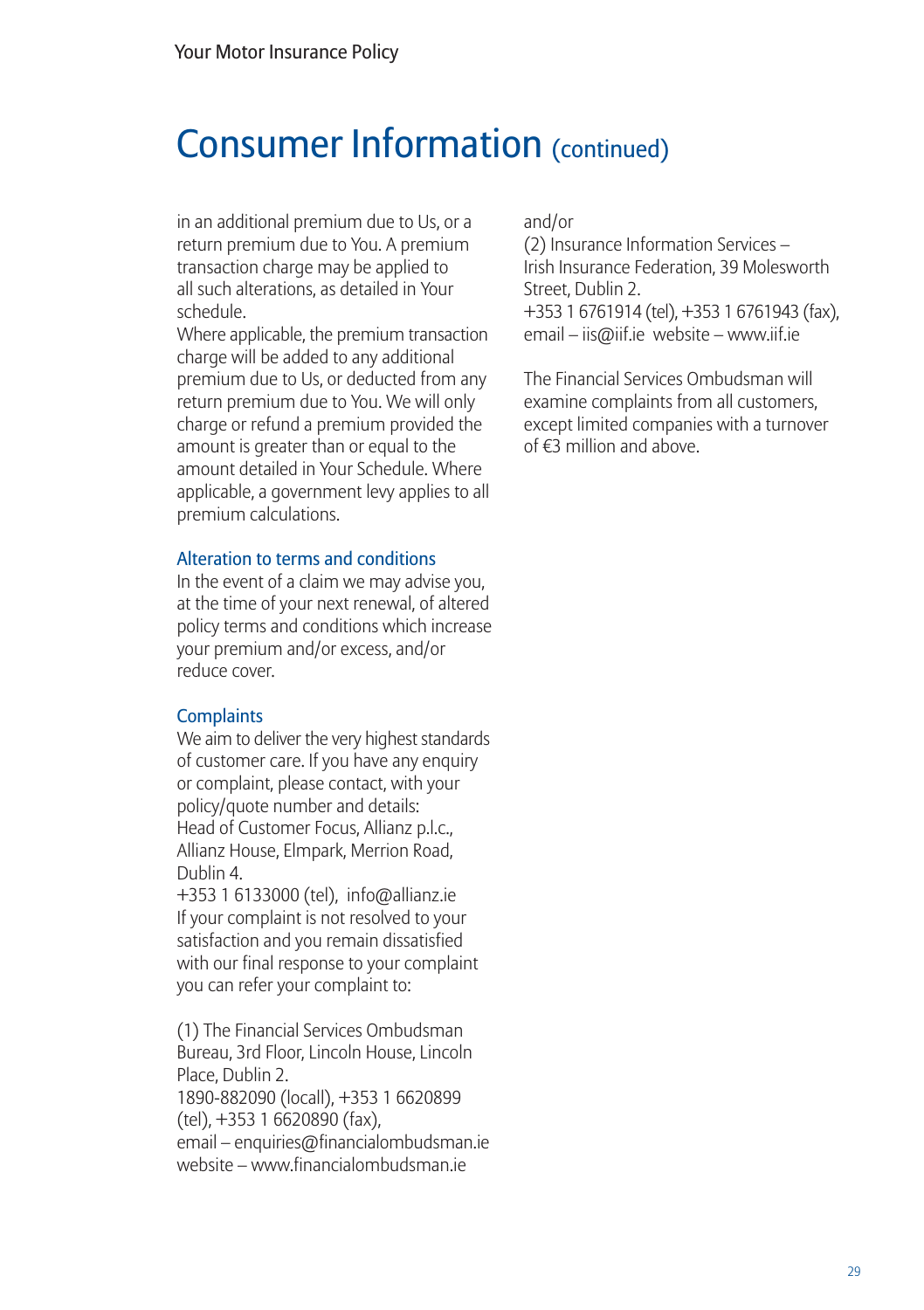## **Notes**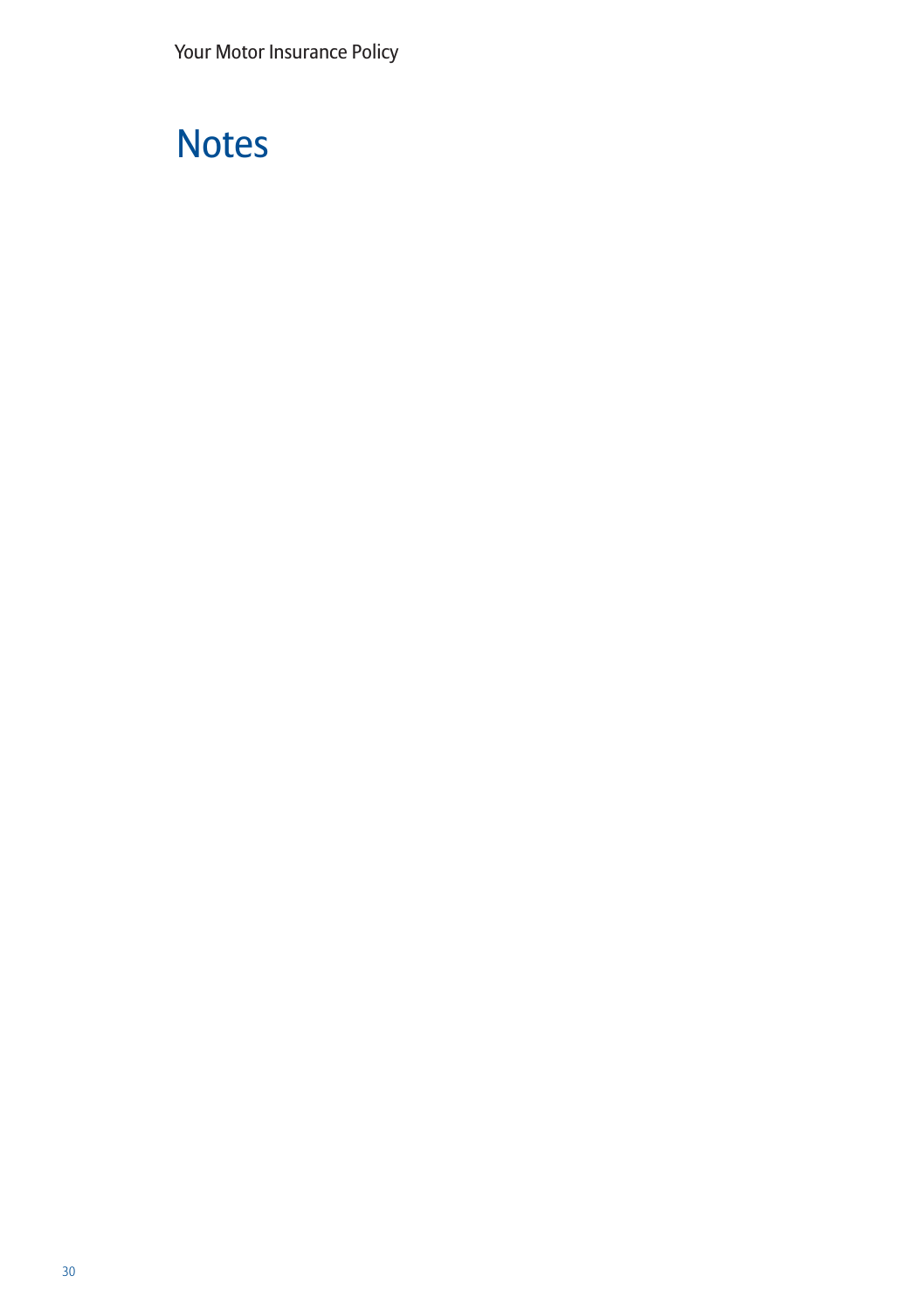## **Notes**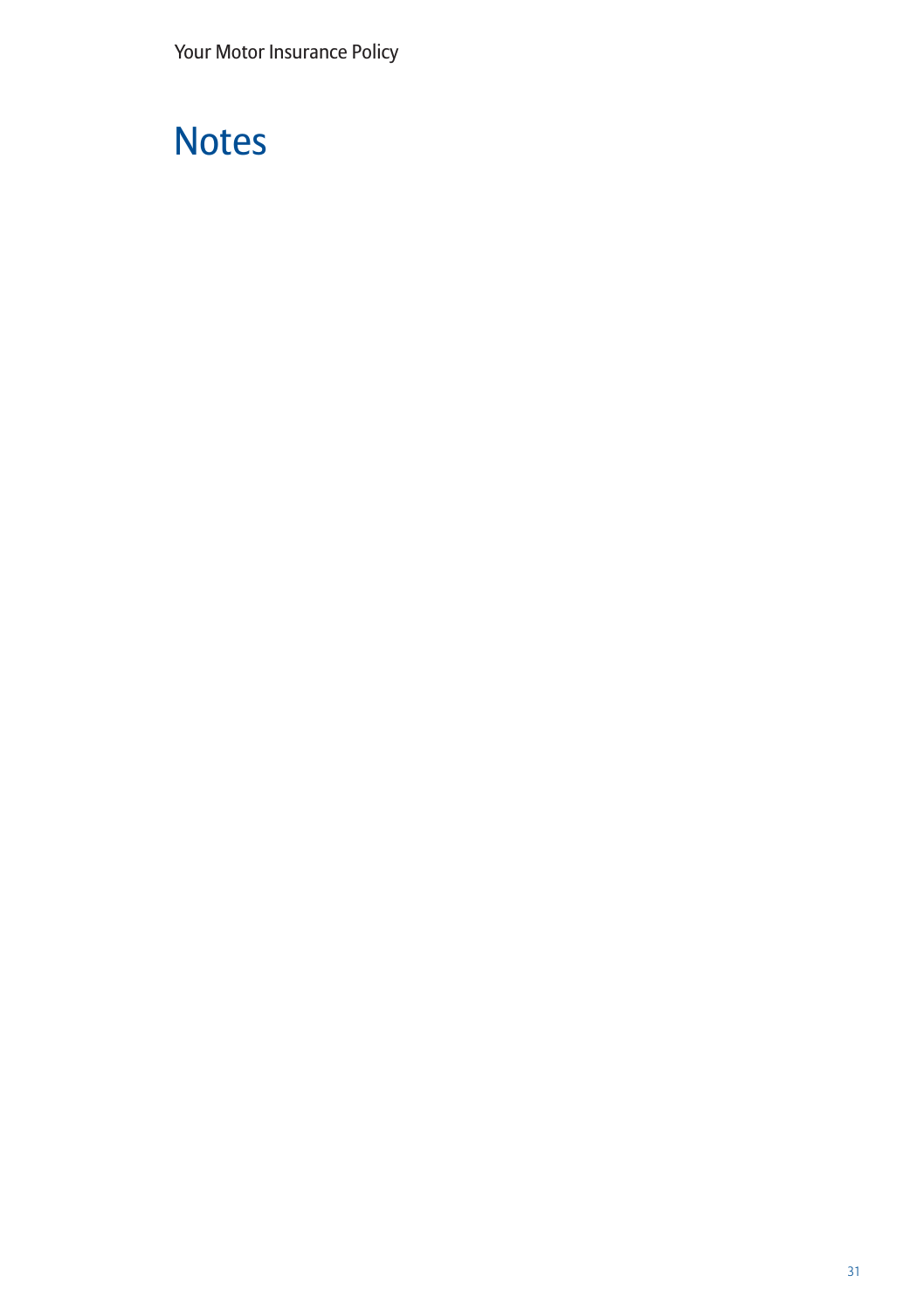## **Notes**